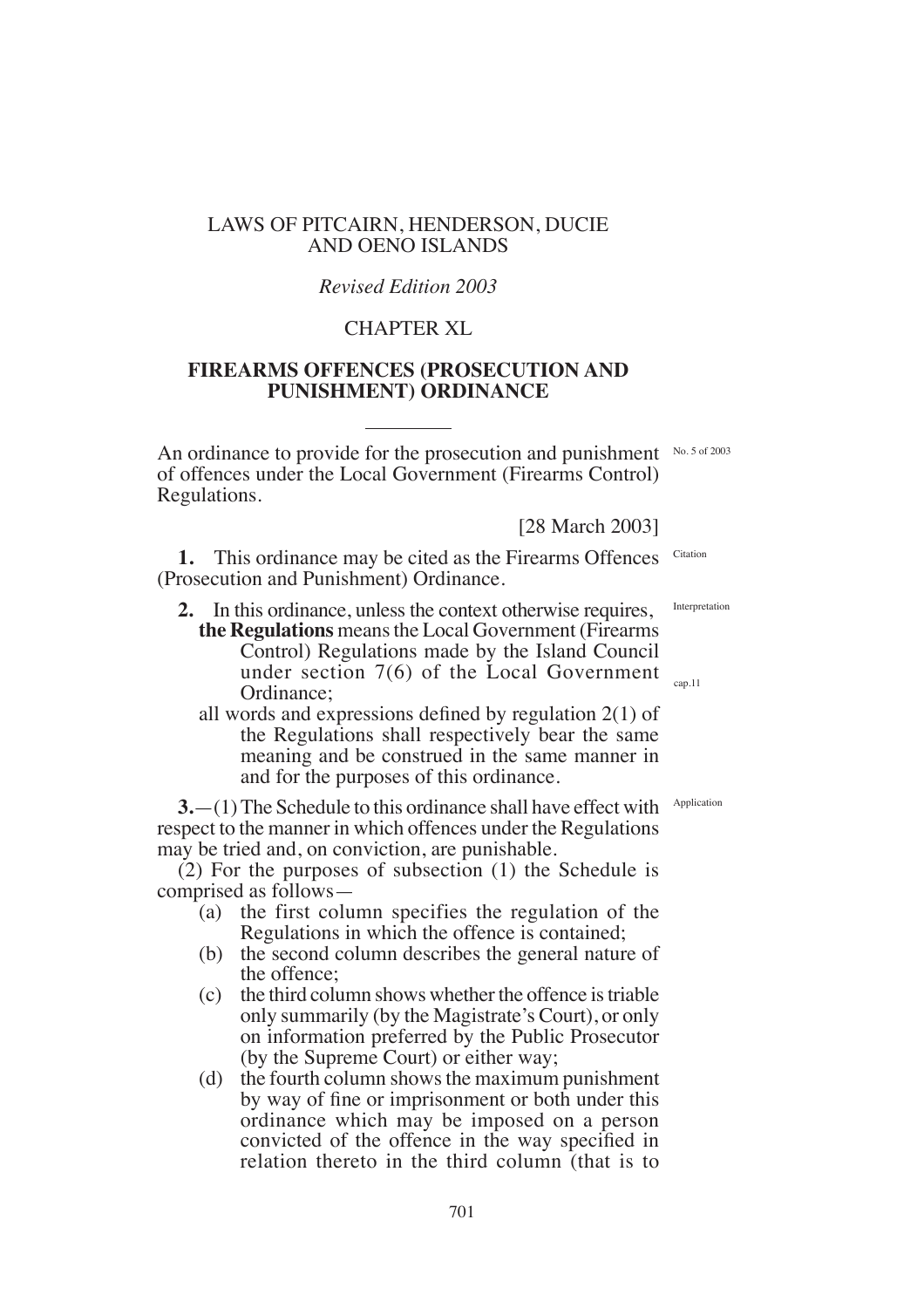say, summarily by the Magistrate's Court or on information by the Supreme Court); any reference in the fourth column to a sum of money being construed as a reference to a maximum fine of that amount and any reference to a period of years or months being construed as a reference to a maximum term of imprisonment of that duration.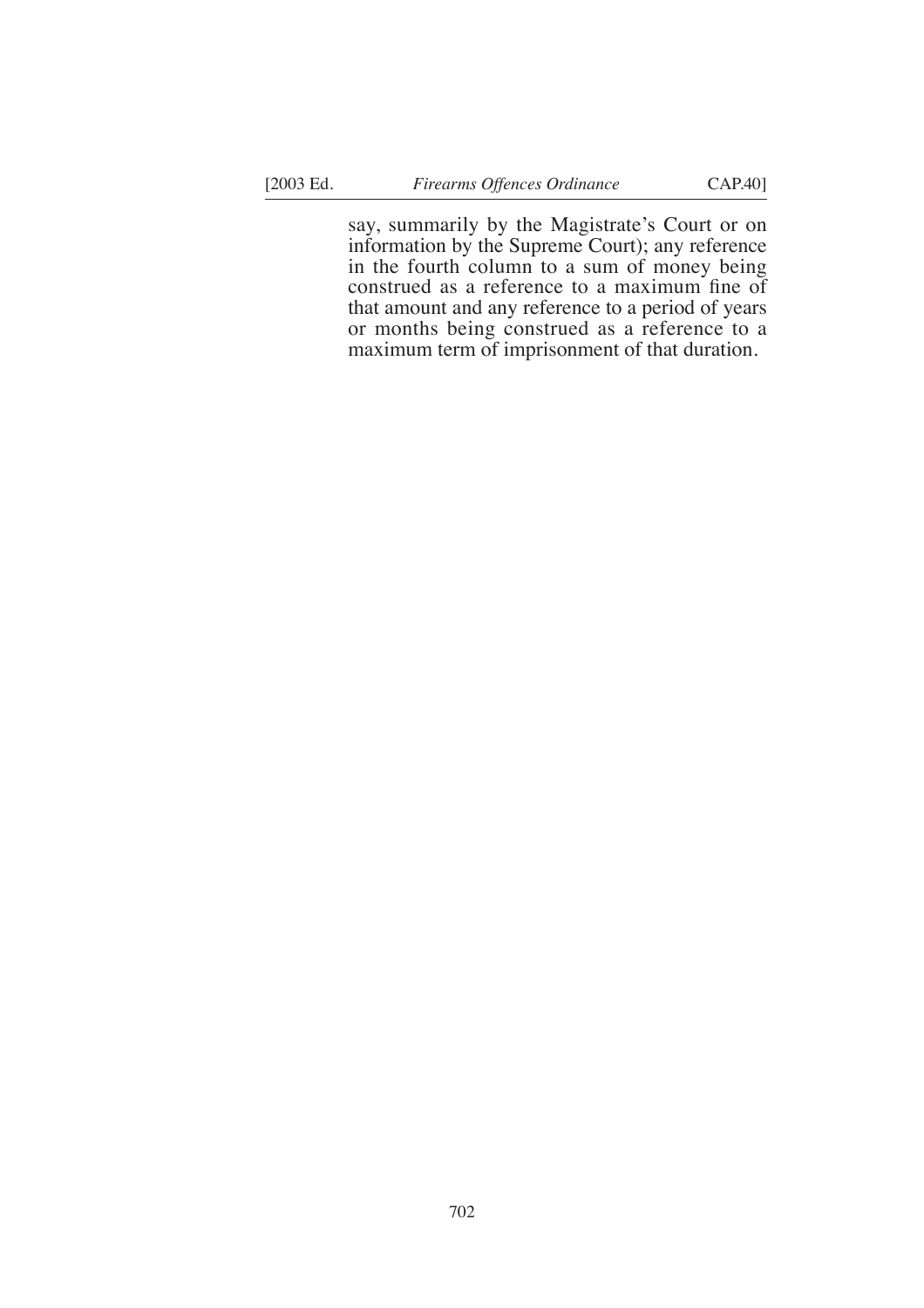[CAP.40 *Firearms Offences Ordinance* 2003 Ed.]

# **SCHEDULE**

# PROSECUTION AND PUNISHMENT OF OFFENCES

### TABLE OF PUNISHMENTS

| <b>Regulation creating</b><br>offence          | <b>General nature of</b><br>offence                                                                                | Mode of<br>prosecution | Punishment<br>(maximum)                                                                                                             |
|------------------------------------------------|--------------------------------------------------------------------------------------------------------------------|------------------------|-------------------------------------------------------------------------------------------------------------------------------------|
| Regulation $4(1)$                              | Possessing etc.<br>firearm or ammunition<br>without certificate                                                    | (a) Summary            | 6 months and/or<br>\$1,500                                                                                                          |
|                                                |                                                                                                                    | (b) On information     | (i) where offence is<br>committed in an<br>aggravated form<br>within the meaning of<br>regulation $7(3)$ , 5<br>years and/or a fine |
|                                                |                                                                                                                    |                        | ii) in any other case,<br>3 years and/or a fine                                                                                     |
| Regulation $4(2)$                              | Non-compliance with<br>condition of firearm<br>certificate                                                         | Summary                | 6 months and/or<br>\$1500                                                                                                           |
| Regulation $5(1)$                              | Possessing etc. shotgun (a) Summary<br>without shot gun<br>certificate                                             |                        | 6 months and/or \$1500                                                                                                              |
|                                                |                                                                                                                    | (b) On information     | 3 years and/or a fine                                                                                                               |
| Regulation $5(2)$                              | Non-compliance with<br>condition of shot gun<br>certificate                                                        | Summary                | 6 months and/or \$1500                                                                                                              |
| Regulation $6(1)$                              | Trading etc. in firearms (a) Summary                                                                               |                        | 6 months and/or \$1500                                                                                                              |
|                                                |                                                                                                                    | (b) On information     | 3 years and/or a fine                                                                                                               |
| Regulation $6(2)$                              | Selling firearm to<br>person without a<br>certificate                                                              | (a) Summary            | 6 months and/or \$1500                                                                                                              |
|                                                |                                                                                                                    | (b) On information     | 3 years and/or a fine                                                                                                               |
| Regulation $6(3)$                              | Falsifying certificate<br>etc. with view to<br>acquiring firearm                                                   | (a) Summary            | 6 months and/or \$1500                                                                                                              |
|                                                |                                                                                                                    | (b) On information     | 3 years and/or a fine                                                                                                               |
| Regulation 7 (1) and (2) Shortening a shot gun | and conversion of<br>firearms                                                                                      | (a) Summary            | 6 months and/or \$1500                                                                                                              |
|                                                |                                                                                                                    | (b) On information     | (i) Where offence is<br>committed in an<br>aggravated form within<br>the meaning of<br>regulation $7(3)$ , 5 years<br>and/or a fine |
|                                                |                                                                                                                    |                        | (ii) in any other case 3<br>years and/or a fine                                                                                     |
| Regulation $8(1)$                              | Possessing or<br>distributing prohibited                                                                           | (a) Summary            | 6 months and/or \$1500                                                                                                              |
| 5 years and/or a fine                          | weapons or ammunition                                                                                              |                        | (b) On information                                                                                                                  |
| Regulation $8(4)$                              | Non-compliance with                                                                                                | Summary                | 3 months and/or \$900                                                                                                               |
|                                                | condition of authority                                                                                             |                        |                                                                                                                                     |
| Regulation $8(6)$                              | Non-compliance with<br>requirement to<br>surrender authority to<br>possess etc. prohibited<br>weapon or ammunition | Summary                | \$300                                                                                                                               |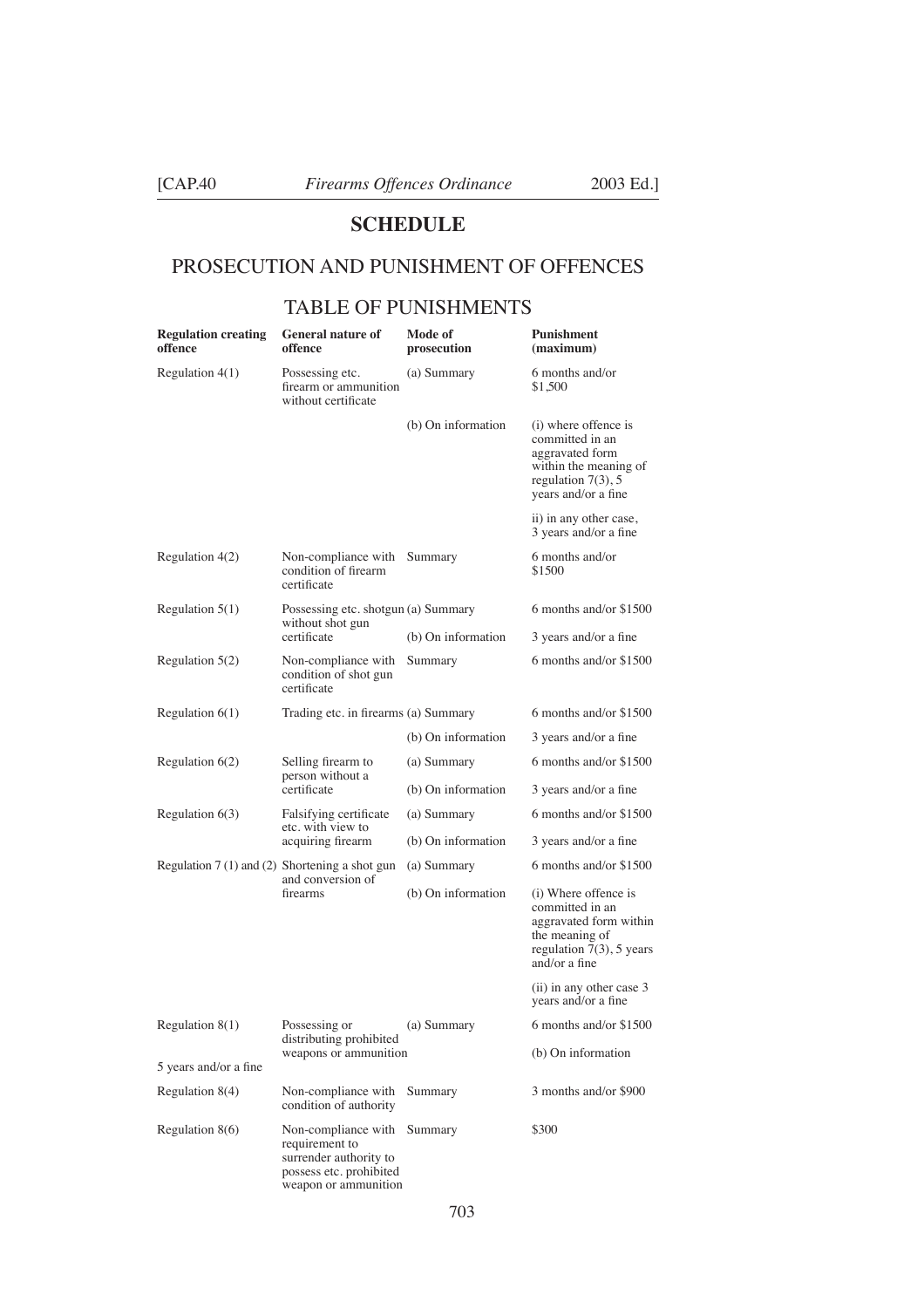|  | V. |  |
|--|----|--|

[2003 Ed. *Firearms Offences Ordinance* CAP.40]

| <b>Regulation creating</b><br>offence | <b>General nature of</b><br>offence                                                                               | Mode of<br>prosecution | Punishment<br>(maximum)                                                                                                   |
|---------------------------------------|-------------------------------------------------------------------------------------------------------------------|------------------------|---------------------------------------------------------------------------------------------------------------------------|
| Regulation $9(3)$                     | Contravention of order Summary<br>restricting importation<br>or removal of firearms<br>and ammunition             |                        | 3 months and or \$900<br>(for each firearm or<br>parcel of ammunition in<br>respect of which the<br>offence is committed) |
| Regulation $13(4)$                    | Failing to comply with Summary<br>condition of authority<br>for entertainment<br>activity                         |                        | 3 months and/or \$900                                                                                                     |
| Regulation $15(1)$                    | Possession of firearm<br>with intent to endanger<br>life or injure property                                       | On information         | Life imprisonment and/<br>or a fine                                                                                       |
| Regulation 15(3)                      | Possessing firearm<br>with intent to cause etc.<br>belief that unlawful<br>violence will be used                  | On information         | Life imprisonment and/<br>or a fine                                                                                       |
| Regulation $16(1)$                    | Use of firearm to resist On information<br>arrest                                                                 |                        | Life imprisonment and/<br>or a fine                                                                                       |
| Regulation $16(2)$                    | Possessing firearm<br>while committing an<br>offence                                                              | On information         | Life imprisonment and/<br>or a fine                                                                                       |
| Regulation $17(1)$                    | Possessing firearm<br>when a trespasser on<br>land                                                                | Summary                | 3 months and/or \$900                                                                                                     |
| Regulation 17(2)                      | Carrying loaded<br>firearm in a public<br>place                                                                   | (a) Summary            | 6 months and/or \$1500                                                                                                    |
|                                       |                                                                                                                   | (b) On information     | 5 years and/or a fine                                                                                                     |
| Regulation 18(4)                      | Contravention of<br>provisions denying<br>firearms to ex-prisoners<br>and others                                  | (a) Summary            | 6 months and/or \$1500                                                                                                    |
|                                       |                                                                                                                   | (b) On information     | 3 years and/or a fine                                                                                                     |
| Regulation $19(1)$                    | Person under 16 years Summary<br>acquiring firearm                                                                |                        | 3 months and/or \$900                                                                                                     |
| Regulation 19(2)                      | Person under 16 years Summary<br>having unlawful<br>possession of firearm                                         |                        | 3 months and/or \$900                                                                                                     |
| Regulation 19(3)                      | Person under 16 years Summary<br>having shot gun without<br>adult supervision                                     |                        | \$600                                                                                                                     |
| Regulation 19(4)                      | Person under 16 years Summary<br>having air weapon or<br>ammunition in a public<br>place                          |                        | \$600                                                                                                                     |
| Regulation $20(1)$                    | Supplying firearms or Summary<br>ammunition to person<br>under 16 years                                           |                        | 6 months and/or \$1500                                                                                                    |
| Regulation $20(2)$                    | Supplying firearm or<br>ammunition of a kind<br>to which regulation 4<br>applies to person under<br>16 years etc. | Summary                | 6 months and/or \$1500                                                                                                    |
| Regulation $20(3)$                    | Transfer of shot gun or Summary<br>ammunition to person<br>under 16 years                                         |                        | \$600                                                                                                                     |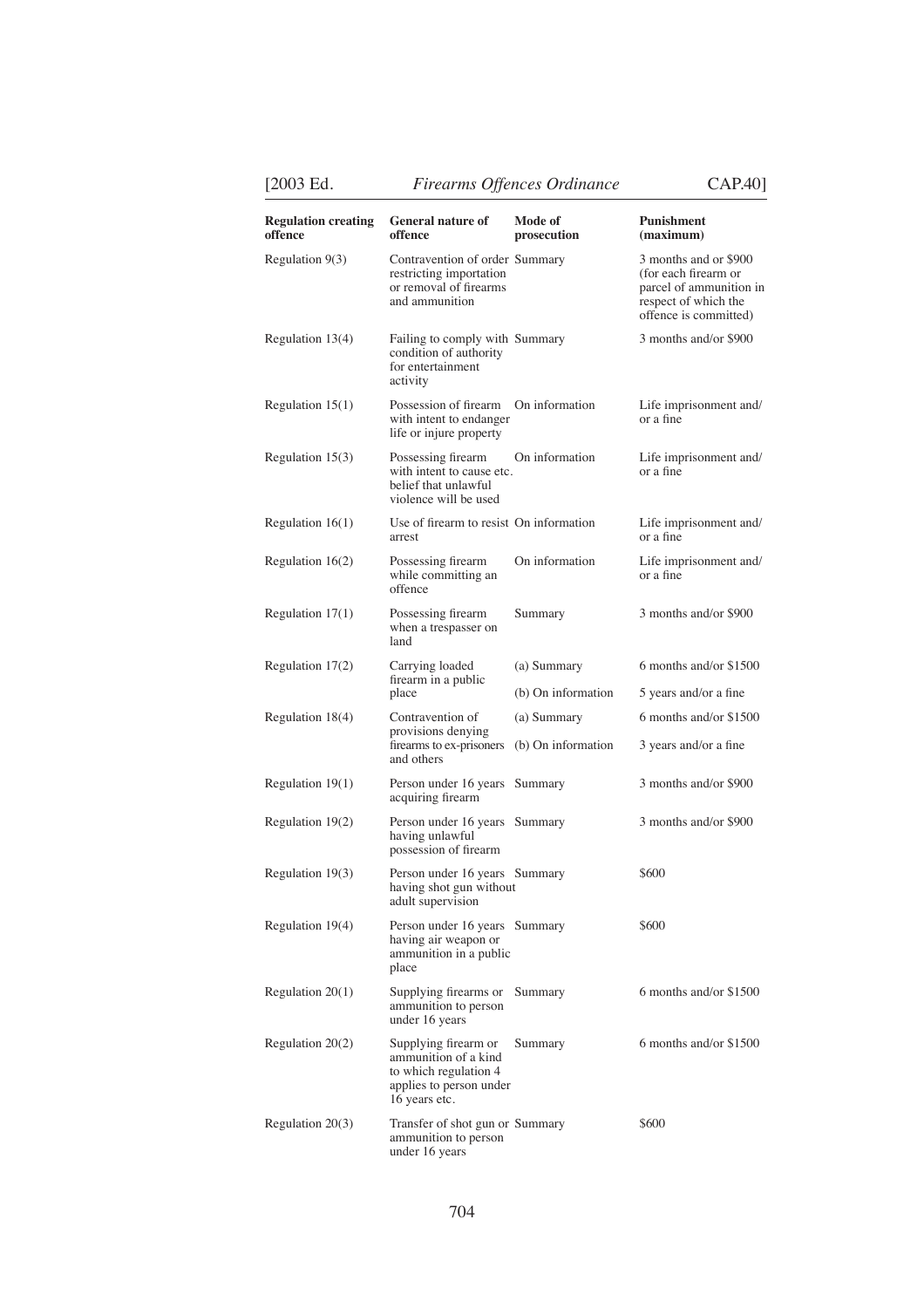[CAP.40 *Firearms Offences Ordinance* 2003 Ed.]

**Regulation creating General nature of Mode of Punishment offence offence prosecution (maximum)**  Regulation 20(4) Supplying air weapon Summary \$600 to person under 16 years Regulation 21 Supplying firearm to Summary 6 months and/or \$1500 person drunk or of unsound mind Regulation 22(8) Making false statement Summary 6 months and/or \$1500 to produce grant or renewal of a firearm or shot gun certificate Regulation 26(4) Making false statement Summary 6 months and/or \$1500 to procure amendment of a firearm or shot gun certificate Regulation 27(3) Failing to surrender Summary \$600 certifcate on revocation Regulation 28(3) Failure to comply with (a) Summary 6 months and/or \$1500 instructions in firearm certificate when (b) On information  $\frac{3 \text{ years}}{2}$  and/or a fine transferring firearm to person other than registered dealer, or failure to give notice to Police Officer Regulation  $30(2)$  Failure to hand over Summary 3 months and/or a fine firearm when so required by police officer Regulation 30(6) Failure to comply with Summary 3 months and/or \$900 any request by police officer exercising powers to stop and search declaring false name or address to police officer

Regulation 31(3) Failure to give or Summary \$900 Regulation 32(3) Failure to give police Summary 3 months and/or \$900 or customs officer (for each firearm or<br>facilities for parcel of ammunities

parcel of ammunition in<br>respect of which the examination of firearms respect of which the about to be exported or  $\omega$  offence is committed) about to be exported or to produce relevant documents Regulation 34(3) Failure to surrender Summary \$900 certificate cancelled by Court on conviction of

offence, etc.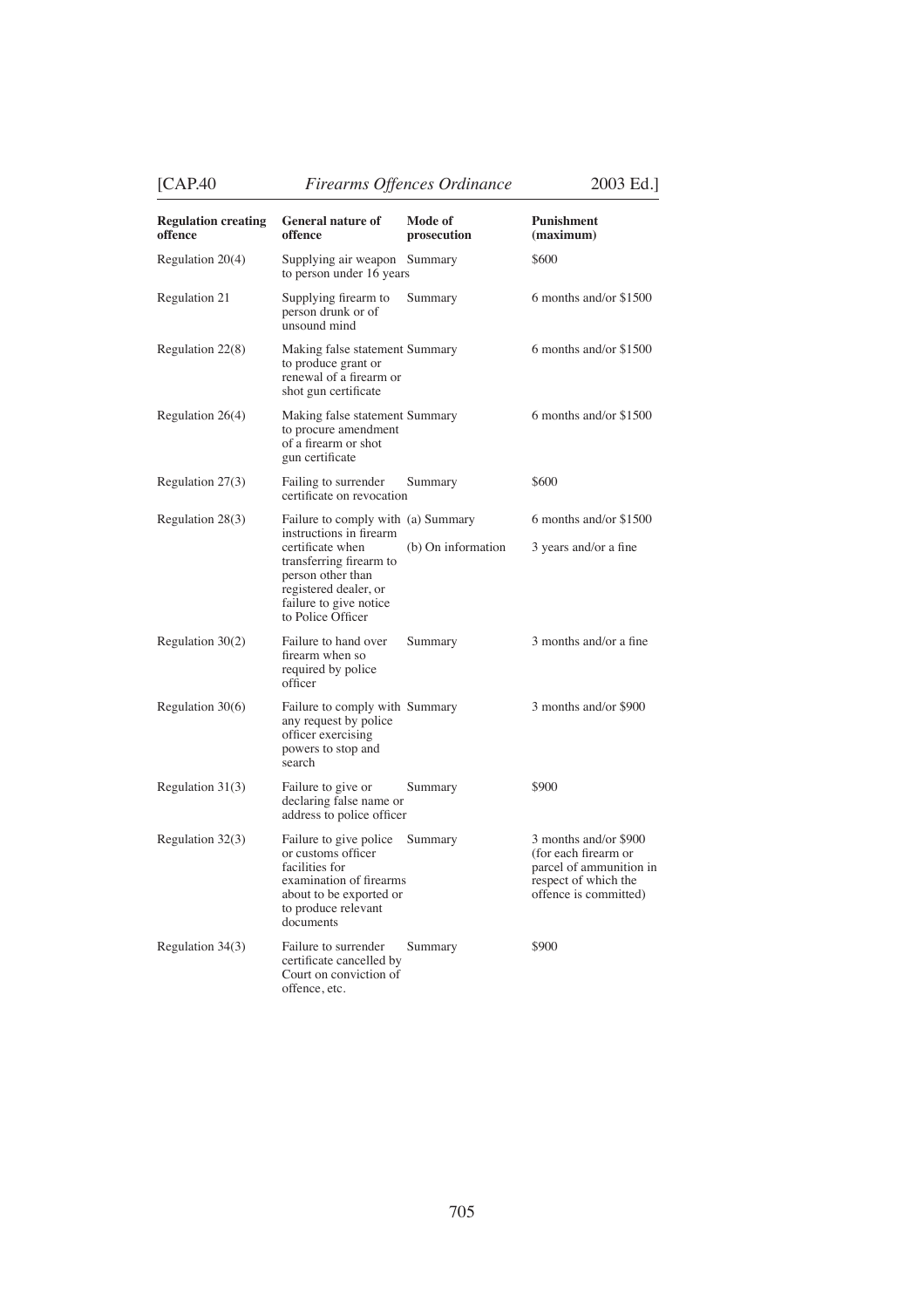### **LOCAL GOVERNMENT (FIREARMS CONTROL) REGULATIONS**

#### Arrangement of sections

#### **PART I—PRELIMINARY**

Section

- 1. Short title
- 2. Interpretation
- 3. Application

#### **PART II —POSSESSION, HANDLING AND DISTRIBUTION OF WEAPONS AND AMMUNITION AND PUBLIC SAFETY.**

- 4. Requirement of firearm certificate
- 5. Requirement of certificate for possession of shot gun
- 6. Business and other transactions with firearms and ammunition
- 7. Conversion of weapons
- 8. Weapons subject to general prohibition
- 9. Power to prohibit movement of arms and ammunition
- 10. Exemption for certain businesses
- 11. Weapons for slaughtering or humanely destroying animals
- 12. Weapons used in sporting activities
- 13. Entertainment activities
- 14. Equipment for ships and other vessels
- 15. Possession of firearm for specific purposes
- 16. Use of firearm in circumstances of arrest
- 17. Possession of firearm when a trespasser or in a public place
- 18. Possession of firearm by previously convicted person
- 19. Acquisition and possession of firearms by young persons
- 20. Supplying firearms to young persons
- 21. Supplying firearms to persons drunk or of unsound mind
- 22. Trading in firearms

#### **PART III—FIREARM AND SHOT GUN CERTIFICATES**

- 23. Applications for certificates
- 24. Form of firearm certificate
- 25. Special provisions for shot gun certificates
- 26. Variation of firearms and shot gun certificates
- 27. Revocation of certificates
- 28. Transactions involving firearms

#### **PART IV—LAW ENFORCEMENT AND PUNISHMENT FOR OFFENCES**

29. General powers of search, seizure and examination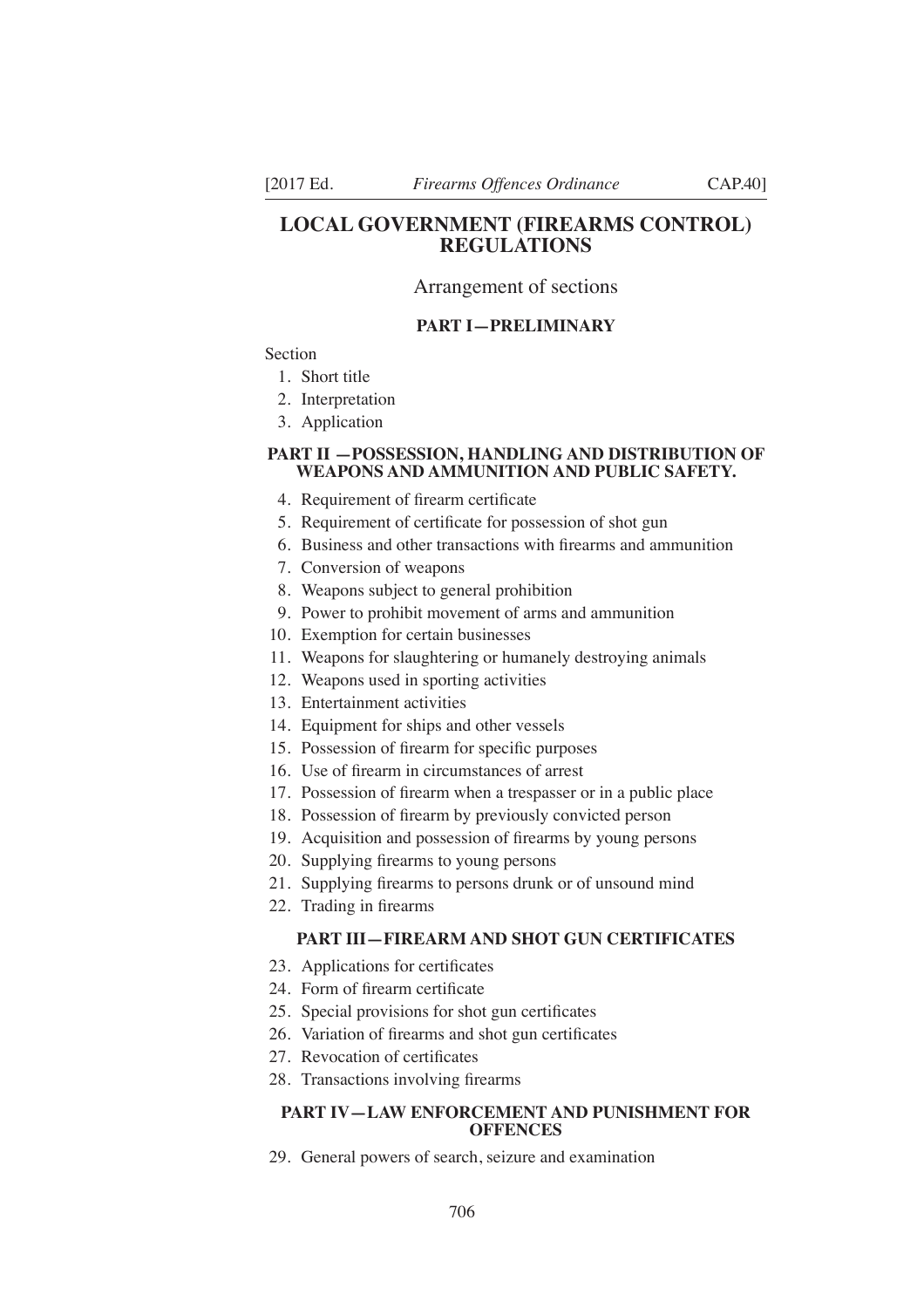- 30. Powers to stop and search
- . Production of certifcates
- 32. Firearms about to be exported
- 33. Prosecution and punishment of offences
- 34. Court's powers to order forfeiture and disposal, and cancellation of certificates.

### **PART V—MISCELLANEOUS PROVISIONS**

- 35. Service of notice
- 36. Power of the Police Officer to delegate
- 37. Mayor's power to make rules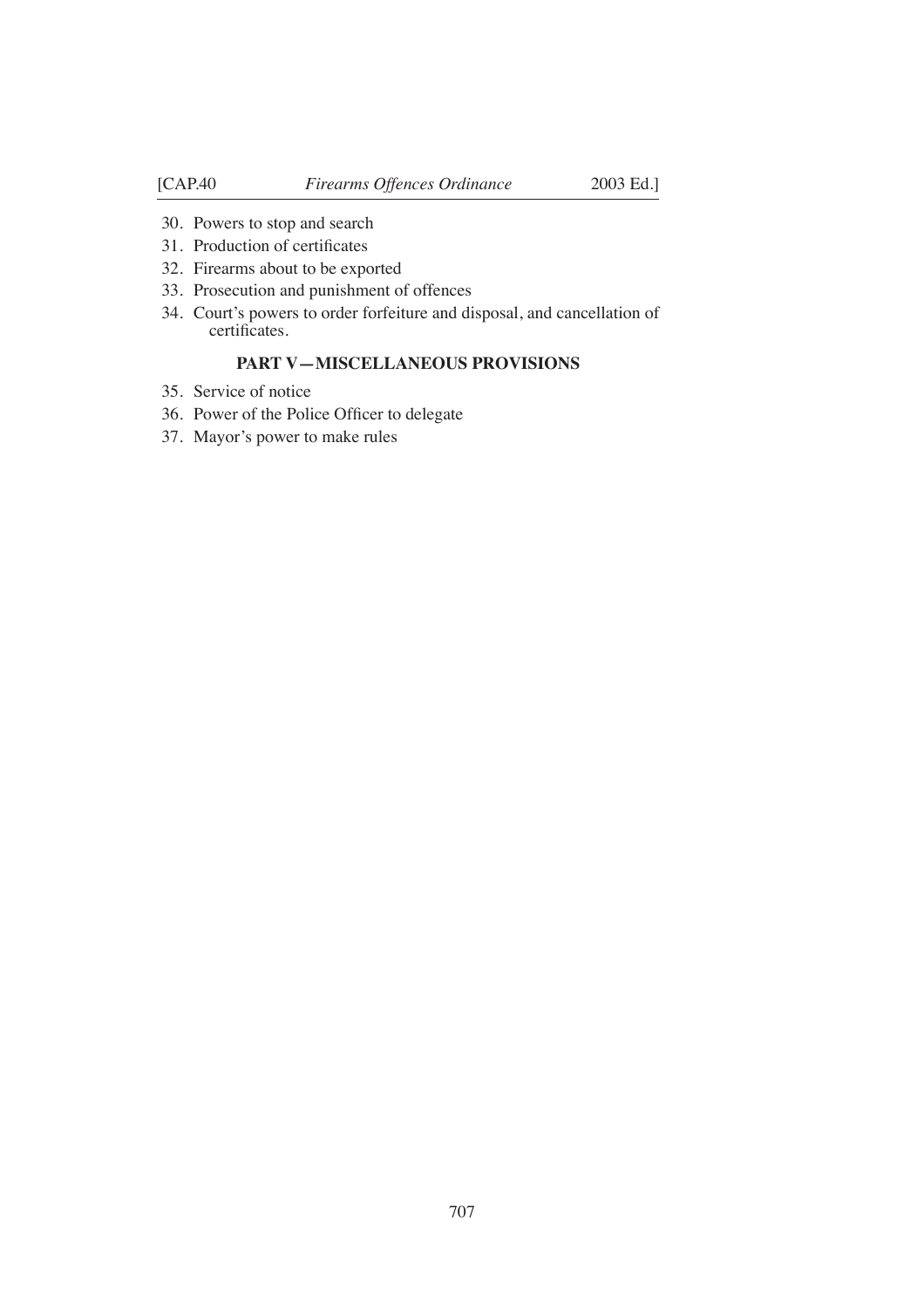### **LOCAL GOVERNMENT (FIREARMS CONTROL) REGULATIONS**

Made by the Island Council under the power conferred by section 7(6) of the Local Government Ordinance to regulate the importation into, exportation from and the possession and use of firearms and other weapons in the Islands and for matters connected therewith or incidental thereto.

[28 March 2003]

### **PART I—PRELIMINARY**

**1.** These Regulations may be cited as the Local Government (Firearms Control) Regulations.

**2.**—(1) In these Regulations—

- **"acquire"** means to hire, accept as a gift, purchase or borrow and "acquisition" shall be construed accordingly;
- ["**Administrator**" means the person appointed by the Governor to the public office of Administrator, and includes any person acting on his or her behalf;]

"air weapon" includes an air rifle, air gun or air pistol;

- **"ammunition"** means any missile capable of being used in any firearm and includes bombs, grenades and other missiles whether capable of use with a firearm or not;
- **"certificate"** means a firearm certificate or a shot gun certificate:  $and$ —
	- (a) "firearms certificate" means a certificate granted by the Governor pursuant to regulation 23; and
	- (b) "shot gun certificate" means a certificate granted by the Police Officer pursuant to regulation 25 authorising a person to possess a shotgun or guns;
- **"firearm"** means any lethal, barrelled weapon of any description from which any shot, bullet or other missile can be discharged, including ammunition for use with any such weapon and including an air weapon;
- **[ ]**
- **"imitation firearm"** means any article which has the appearance of being a firearm, whether or not it is capable of discharging any shot, bullet or other missile, but shall not include a water pistol or any other article specifically manufactured for use as

Regulations 2003, Ordinance No. 4 of 2014 Ordinance No. 1 of 2016

Short title

Interpretation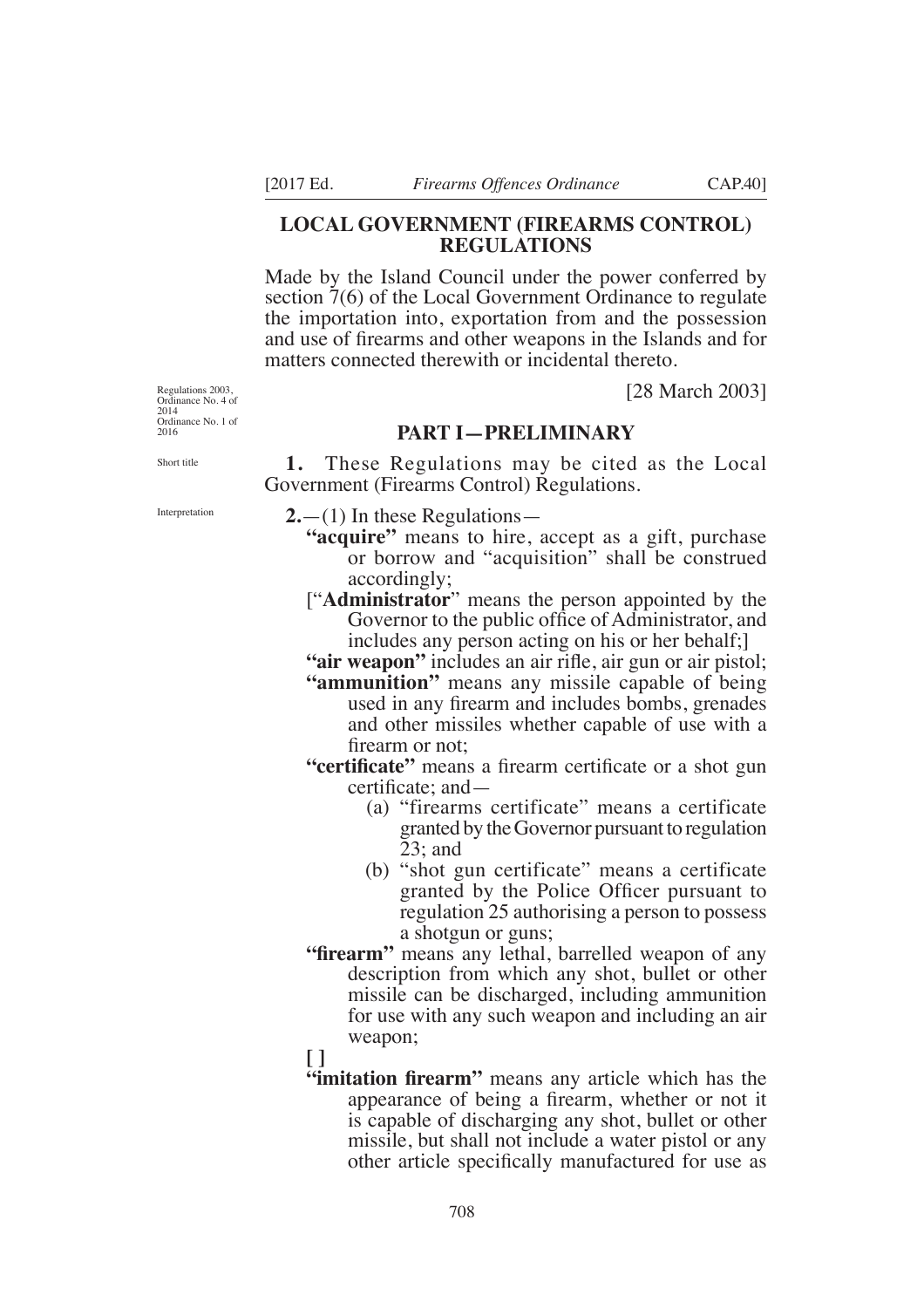a toy;

**"land"** includes land covered with water;

- **"Police Officer"** means the person, being a police officer duly appointed under section 2 of the Justice Ordinance, designated by the Governor as having principal authority and responsibility for the administration of these Regulations and the general supervision and control of firearms in the Islands;
- **"premises"** includes land with or without a building or buildings erected on such land;
- **"prescribed"** means anything prescribed by rules made by the Mayor pursuant to regulation 45;
- **"prohibited weapon"** means any weapon of a kind specified in regulation  $8$ ;
- **"public place"** includes any road and any other premises or place to which at the material time the public have or are permitted to have access, whether on payment or otherwise;
- **"revolver"**, in relation to a smooth-bore gun, means a gun containing a series of chambers which revolve when the gun is fired;
- **"self-loading"** and **"pump-action"** in relation to any weapon mean respectively that it is designed or adapted (otherwise than as mentioned in regulation  $8(1)(a)$  so that it is automatically re-loaded or that it is so designed or adapted that it is re-loaded by the manual operation of the fore-end or forestock of the weapon;
- **"Senior Magistrate"** means a Magistrate appointed by the Governor under sections  $11(1)$  and  $11(4)$  of the Judicature (Courts) Ordinance;
- **"shot gun"** means any weapon of a kind referred to in regulations 5 and 25;
- "slaughtering instrument" means a firearm which is specially designed or adapted for the instantaneous slaughter of animals or for the instantaneous stunning of animals with a view to slaughtering them;
- **"transfer"** includes letting on hire, giving, lending or otherwise parting with possession and "transferor" and "transferee" shall be construed accordingly.

#### **(Amended by Ordinance No. 4 of 2014)**

- (2) For the purposes of these Regulations—
	- (a) the length of the barrel of a firearm shall be measured from the muzzle to the point at which the charge is exploded on firing; and
	- (b) a shot gun or an air weapon shall be deemed to be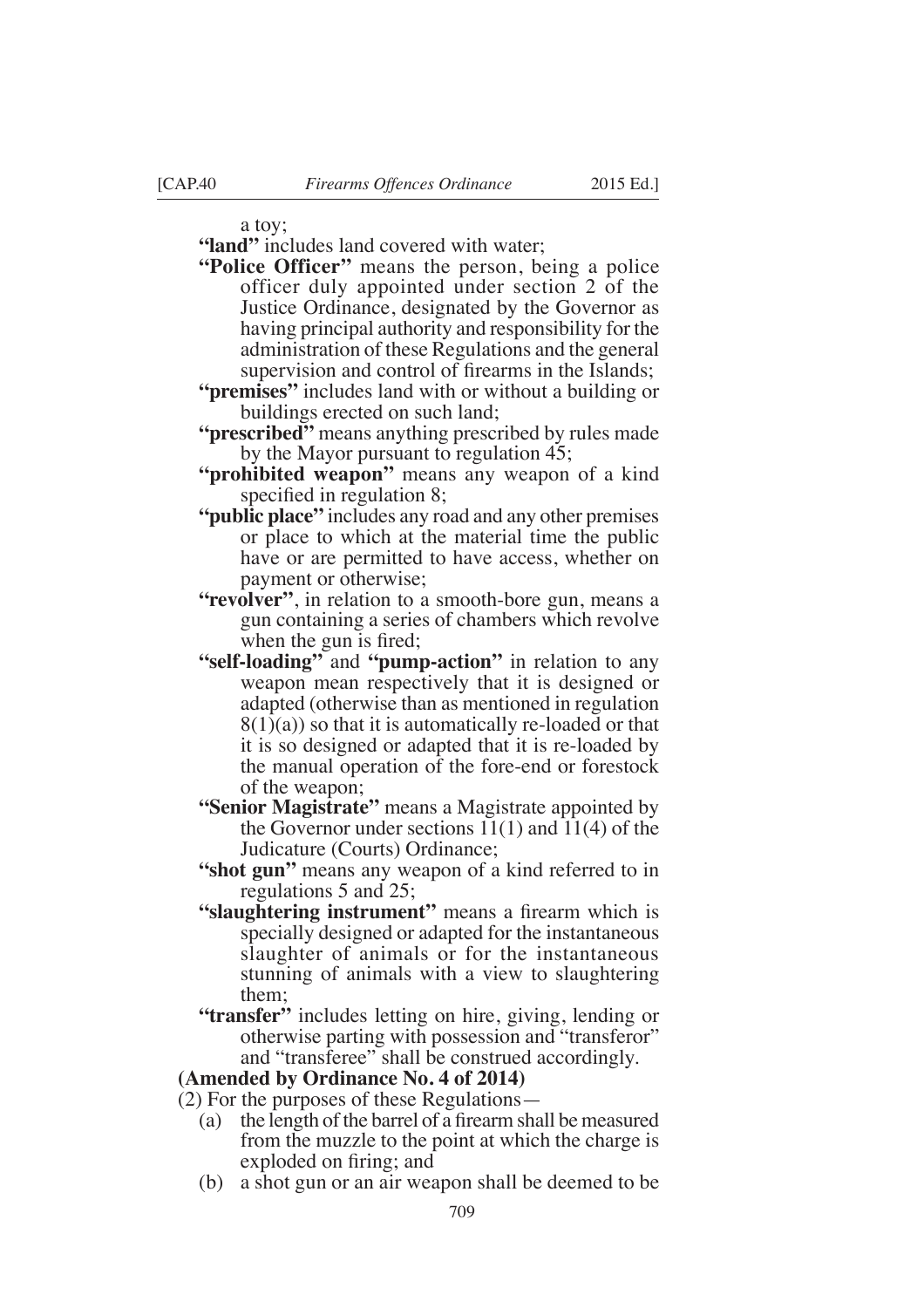loaded if there is ammunition in the chamber or barrel or in any magazine or other device which is in such a position that the ammunition can be fed into the chamber or barrel by the manual or automatic operation of some part of the gun or weapon.

**3.** These Regulations shall not apply to any Police Officer of the Islands or to any member of Her Majesty's armed forces when respectively acting in the lawful discharge of their duties as such.

### **PART II—POSSESSION, HANDLING AND DISTRIBUTION OF WEAPONS AND AMMUNITION AND PUBLIC SAFETY.**

Requirement of firearm certificate

Application

**4.**—(1) Subject to any exemption under these Regulations, it shall be an offence for a person—

- (a) to import, or have in his or her possession or acquire a firearm to which this regulation applies without holding a firearm certificate in force at the time, or otherwise than as authorised by such a certificate;
- (b) to import, or have in his or her possession or acquire any ammunition to which this regulation applies without holding a firearm certificate in force at the time or otherwise than as authorised by such a certificate, or in quantities in excess of those so authorised.

 (2) It shall be an offence for a person to fail to comply with a condition subject to which a firearm certificate is held by him or her.

 $(3)$  This section shall apply to any ammunition for a firearm except the following articles, namely—

- (a) cartridges containing five or more shot, none of which exceeds .36 inch in diameter;
- $(b)$  ammunition for an air gun, air rifle or air pistol; and
- (c) blank cartridges not more than one inch in diameter measured immediately in front of the rim or cannelure of the base of the cartridge.

Requirement of certifcate for possession of shot gun

**5.**—(1) Subject to any exemption under these Regulations, it shall be an offence for a person to import or have in his or her possession or to acquire a shot gun without holding a certificate issued under regulation 23 of these Regulations.

 A shotgun within the meaning of these Regulations is defined as being a smooth-bore gun (not being an air gun) which—

(a) has a barrel not less than 24 inches in length and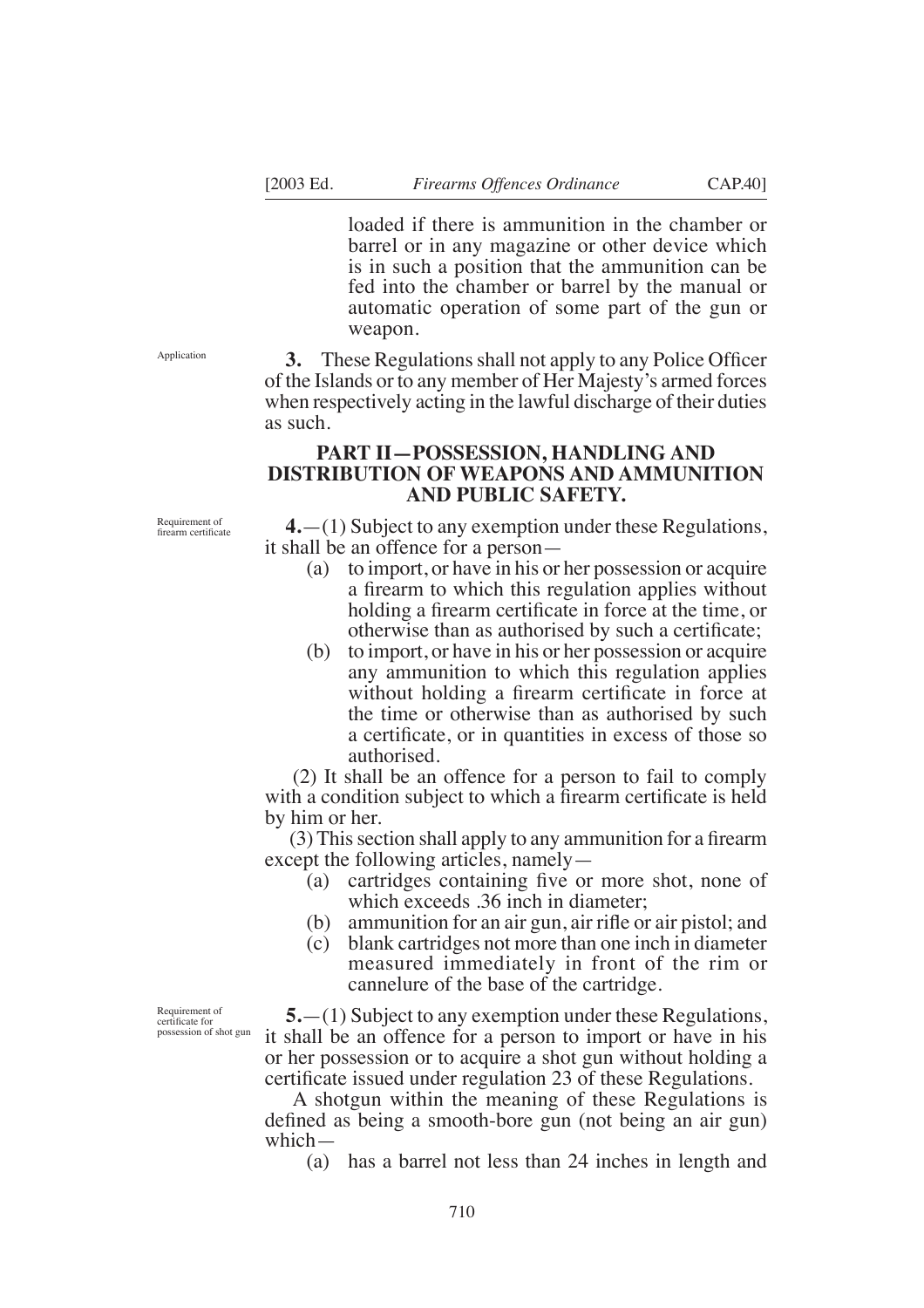does not have any barrel with a bore exceeding 2 inches in diameter;

- (b) either has no magazine or has a non-detachable magazine incapable of holding more than two cartridges; and
- (c) is not a revolver gun.

 (2) Any person who fails to comply with any condition attached to a shot gun certificate issued to him or her shall be guilty of an offence.

**6.**—(1) Any person shall be guilty of an offence if he or she—

- (a) manufactures, sells, transfers, repairs or tests any firearm or ammunition to which regulation 4 of these Regulations applies or a shot gun; or
- (b) exposes for sale or transfer or has in his or her possession for sale, transfer, repair or test any such firearm or ammunition, or a shot gun.

 (2) Subject as hereinafter provided, it shall be an offence for a person to sell or transfer to any other person in the Islands any firearm or ammunition to which regulation 4 applies or of a shot gun, unless the purchaser or transferee produces a firearm certificate authorising him or her to acquire it or, as the case may be, his or her shot gun certificate or shows that he or she is by virtue of these Regulations entitled to acquire it without the necessity to hold such certificate.

 (3) A person shall be guilty of an offence if, in any case with a view to acquiring, or procuring the repair or testing of any firearm or ammunition to which regulation 4 applies, or a shot gun, he or she produces a false certificate or a certificate in which any false entry has been made or represents himself or herself to be another person to whom a certificate has been granted or makes any false statement.

> Conversion of weapons

**7.**—(1) Subject to the following sub-regulations, any person who shortens the barrel of a shot gun to a length of less than 24 inches shall be guilty of an offence:

 Provided that it shall not be an offence for a person to shorten the barrel of a shot gun for the sole purpose of replacing a defective part of the barrel so as to produce a barrel not less than 24 inches in length.

 (2) It shall be an offence for a person to convert into a firearm anything which, although appearing to be a firearm, is so constructed as to be incapable of discharging any missile through its barrel.

 (3) A person who commits an offence under regulation 4 by importing or having in his or her possession or by acquiring a

Business and other transactions with firearms and<br>ammunition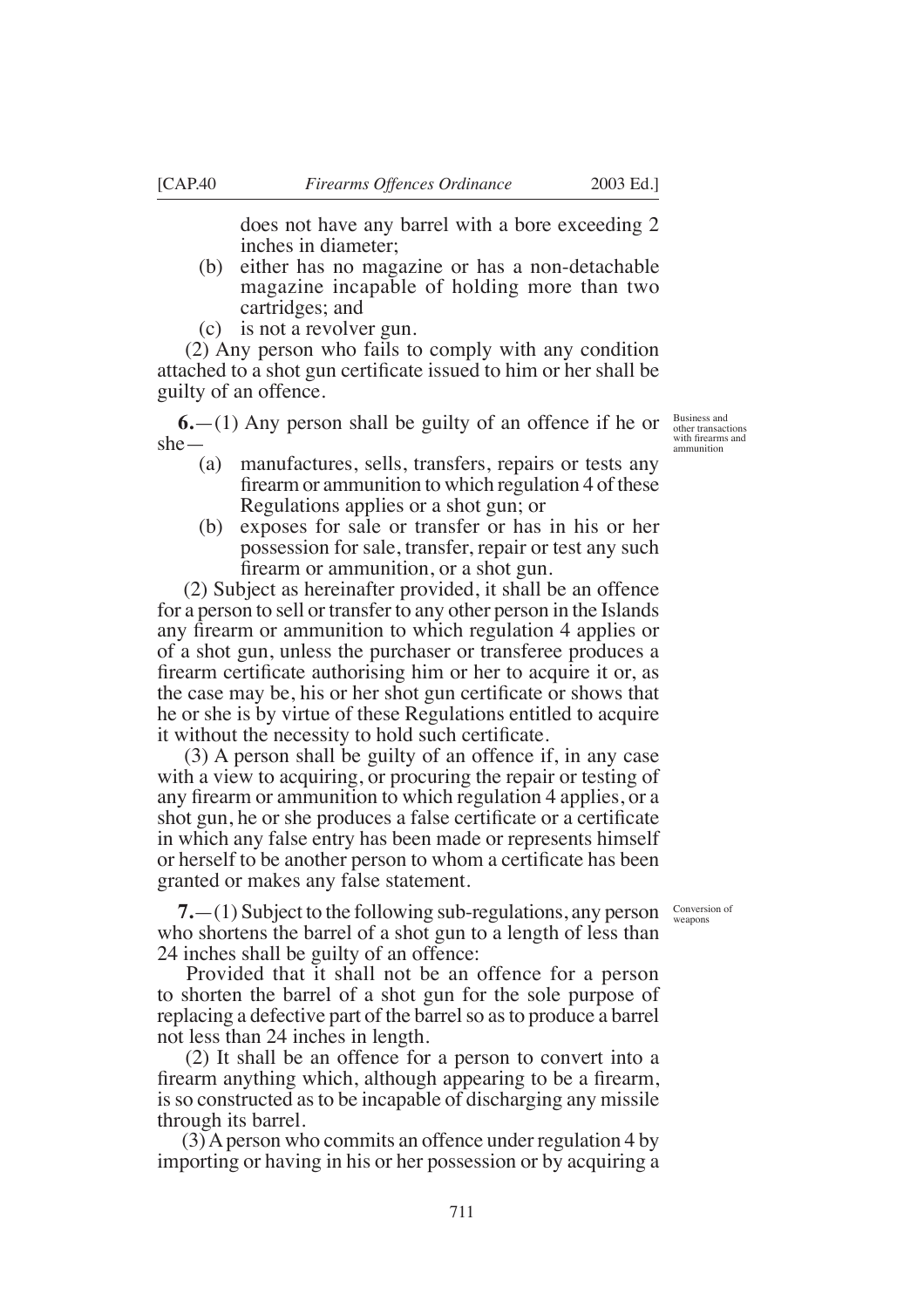shot gun which has been shortened contrary to sub-regulation  $(1)$  or a firearm which has been converted contrary to subregulation (2) without holding a firearm certificate authorising him or her to import it or have it is his or her possession, or to acquire it, shall be guilty of an offence.

Weapons subject to general prohibition

**8.**—(1) Subject to the provisions of regulation 4, a person shall be guilty of an offence if, without the permission in writing of the Governor, he or she has in his or her possession or acquires, manufactures, sells or transfers—

- (a) any firearm which either has a barrel less than  $30$ centimetres in length or is less than 60 centimetres overall, other than an air pistol, a muzzle-loading gun or a firearm designed as signalling apparatus;
- $(b)$  any firearm which is so designed or adapted that two or more missiles can be successively discharged without repeated pressure on the trigger;
- $(c)$  any self-loading or pump action rifle other than one which is chambered for  $.22$  rim-fire cartridges;
- (d) any self-loading or pump-action smooth-bore gun which is not an air weapon or chambered for .22 rim-fire cartridges and either has a barrel less than 24 inches in length or (excluding any detachable, folding, retractable or other movable butt-stock) is less than 40 inches in length overall;
- (e) any smooth-bore revolver gun other than one which is chambered for 9mm rim-fire cartridges or loaded at the muzzle end of each chamber;
- (f) any rocket launcher or any mortar for projecting a stabilised missile other than a launcher or mortar designed for line-throwing or pyrotechnic purposes or as a signalling apparatus;
- (g) any weapon of whatever description designed or adapted for the discharge of any noxious liquid, gas or other thing; and
- (h) any cartridge with a bullet designed to explode on or immediately before impact, any ammunition containing or designed or adapted to contain any noxious thing as is mentioned in paragraph (g) and, if capable of being used with a firearm of any description, any grenade, bomb (or other like missile), or rocket or shell designed to explode as aforesaid.

 $(2)$  The weapons and ammunition specified in sub-regulation (1) are referred to in these Regulations as "prohibited weapons" and "prohibited ammunition" respectively.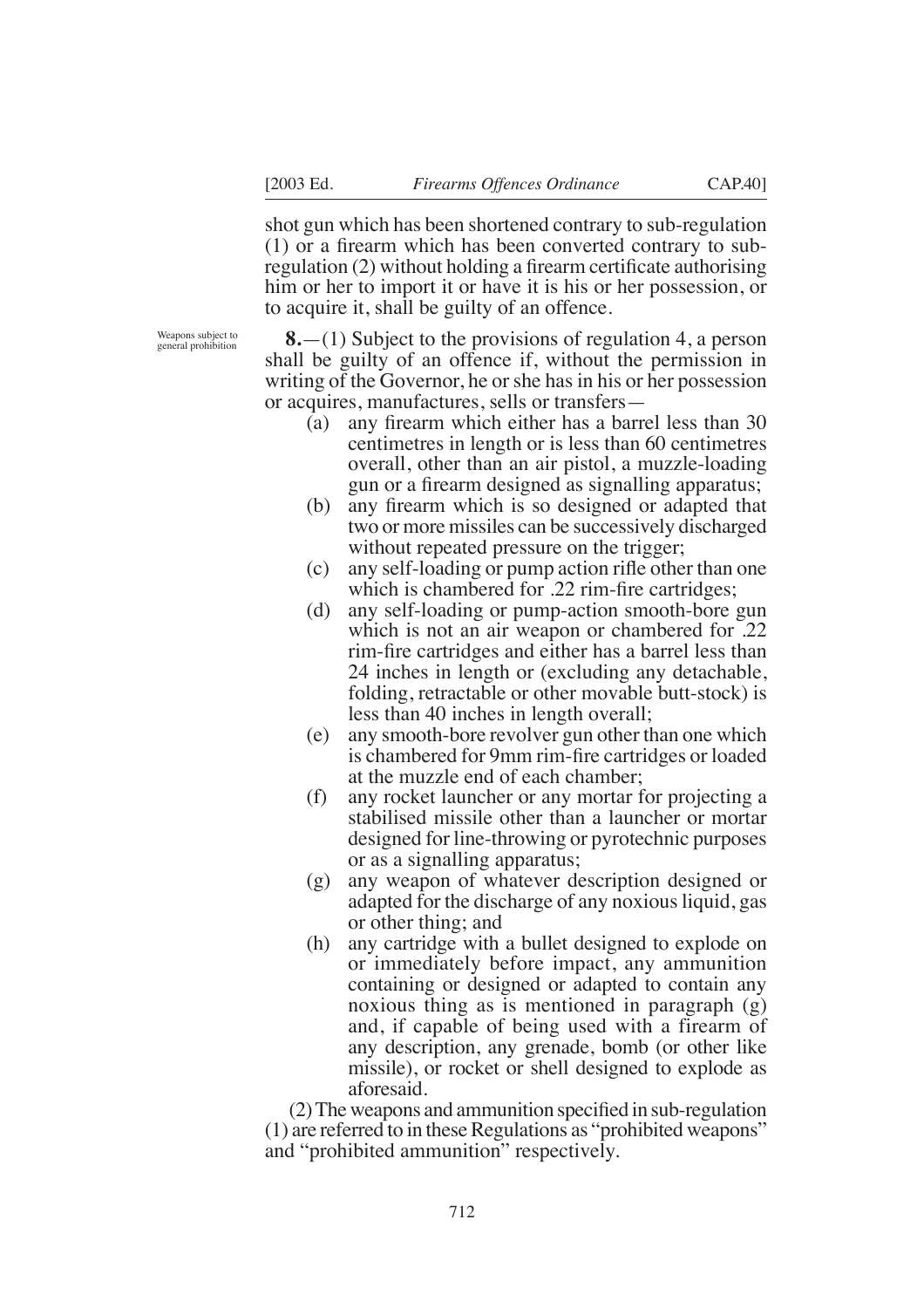(3) Any authority given pursuant to sub-regulation (1) shall be subject to such conditions as the Governor may specify therein for the purpose of securing or ensuring that the prohibited weapon or prohibited ammunition to which the authority relates will not endanger the public safety or peace.

 (4) It shall be an offence for a person to whom an authority is given pursuant to sub-regulation (1) to fail to comply with any condition specified therein.

 (5) The Governor in his or her discretion may at any time revoke an authority given to a person pursuant to subregulation (1) by notice in writing requiring him or her to deliver up the authority by not later than the date specified in such notice.

 (6) A person who fails to comply with the requirements of a notice given pursuant to sub-regulation (5) shall be guilty of an offence.

**9.**—(1) The Governor may by order prohibit the importation into or the removal of firearms or ammunition from one place to another in the Islands or their export therefrom.

(2) An order made pursuant to sub-regulation (1) may apply

- (a) either generally to all such removals, or to removals from and to particular localities specified in the order; and
- $(b)$  either to all firearms and ammunition, or to firearms and ammunition of such classes and descriptions as may be so specified; and
- (c) either to all modes of conveyance, or to such modes of conveyance as may be so specified:

Provided that no such order shall prohibit the holder of a firearm certificate from carrying with him or her any firearm or ammunition authorised by the certificate to be so carried.

 (3) Any person who contravenes any of the provisions specified in an order made pursuant to sub-regulation  $(1)$  shall be guilty of an offence.

**10.**—(1) A person carrying on the business of an auctioneer, carrier or warehouseman or a servant of such person may, without holding a certificate, have in his or her possession a firearm or ammunition in the ordinary course of that business.

(2) It shall not be an offence under regulation 6(1) for an auctioneer, carrier or warehouseman or a servant of any of them to deliver any firearm or ammunition in the ordinary course of his or her business or employment as such.

 $11.$ —(1) A person may, without holding a certificate have in his or her possession the following—

(a) a slaughtering instrument and ammunition therefor

Power to prohibit movement of arms and ammunition

Exemption for certain businesses

Weapons for slaughtering or humanely destroying animals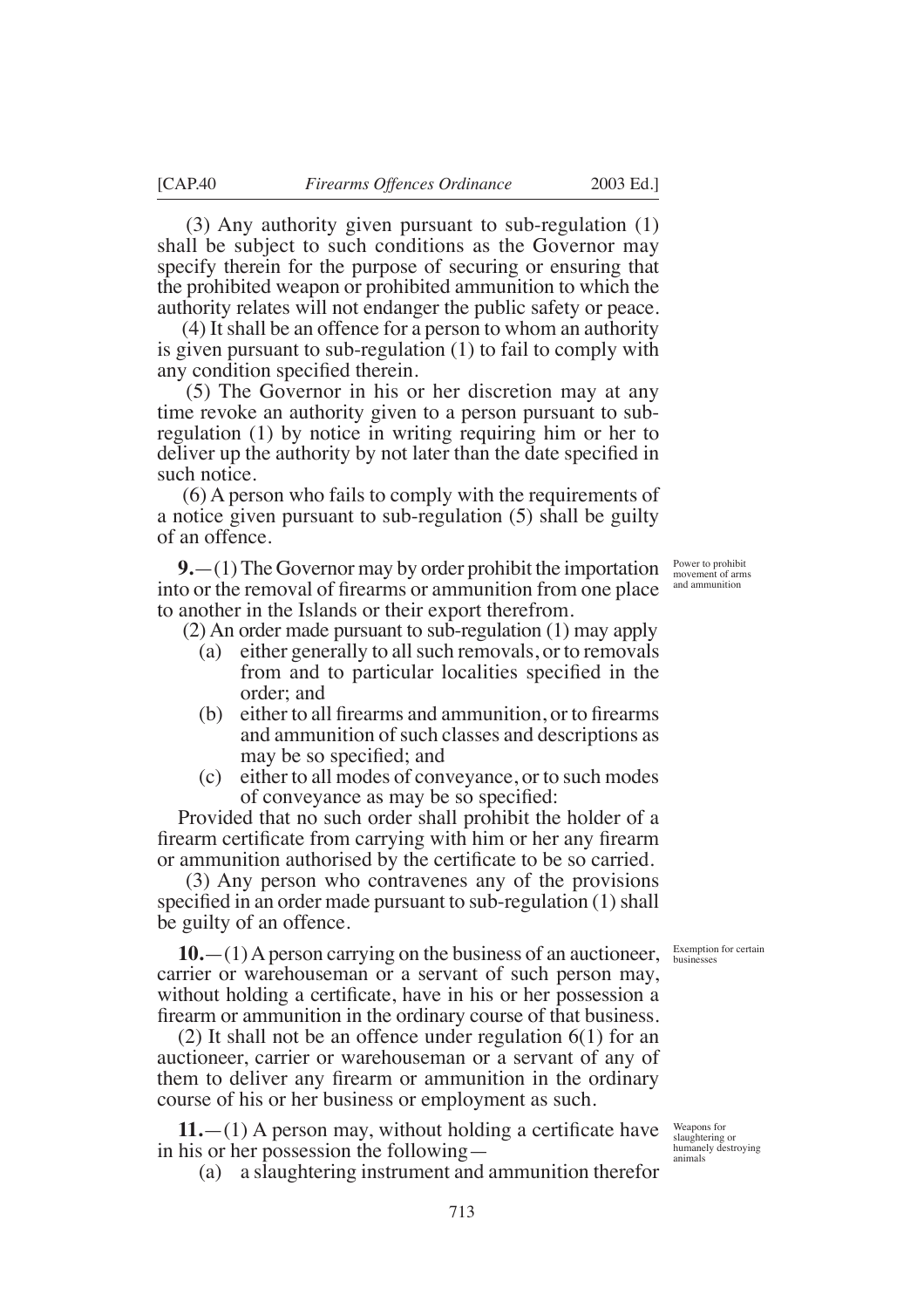for the purpose of slaughtering any animal intended to be used for human consumption; or

(b) an humane killer for the purpose of humanely destroying any animal that is not intended to be used for human consumption.

 (2) The burden of proving that a weapon has been specifically manufactured or adapted for use as a slaughtering instrument or an humane killer shall lie with the person in possession of it.

**12.**—(1) A person carrying a firearm or ammunition belonging to another person holding a certificate under these Regulations may, without holding such a certificate, have in his or her possession that firearm or ammunition under instructions from, and for the use of, that other person for the purpose of a sporting activity.

 $(2)$  A person may, without holding a certificate, have a firearm in his or her possession at an athletic meeting for the purpose of starting races at that meeting.

 $(3)$  A member of any rifle, pistol or shooting club approved in writing by the Police Officer may, without holding a certificate, have in his or her possession a firearm and ammunition when participating as a member in competitions held by such clubs, or in connection with instruction or target practice.

 $(4)$  A person may, without holding a shot gun certificate, use a shot gun at any time and place approved by the Police Officer for the purpose of shooting at artificial targets.

**13.**—(1) The Governor may authorise a person who is not the holder of a certificate to have a firearm with or without ammunition, in his or her possession for the purpose of the performance, rehearsal or production of any concert, play or other activity of entertainment:

 Provided that authorisation shall not be given unless the Governor is satisfied that no person likely to attend the performance, rehearsal or production will be at risk of physical injury or other harm.

 $(2)$  Where the Governor is satisfied, on the application of a person in charge of a performance, rehearsal or production of any concert, play or other activity of entertainment that a prohibited weapon is required for any of these purposes he or she may, pursuant to regulation 8(1), additionally authorise such other person or persons as he or she may specify to have possession of it while participating in such performance, rehearsal or production.

(3) An authority granted pursuant to this regulation shall

Weapons used in sporting activities

Entertainment activities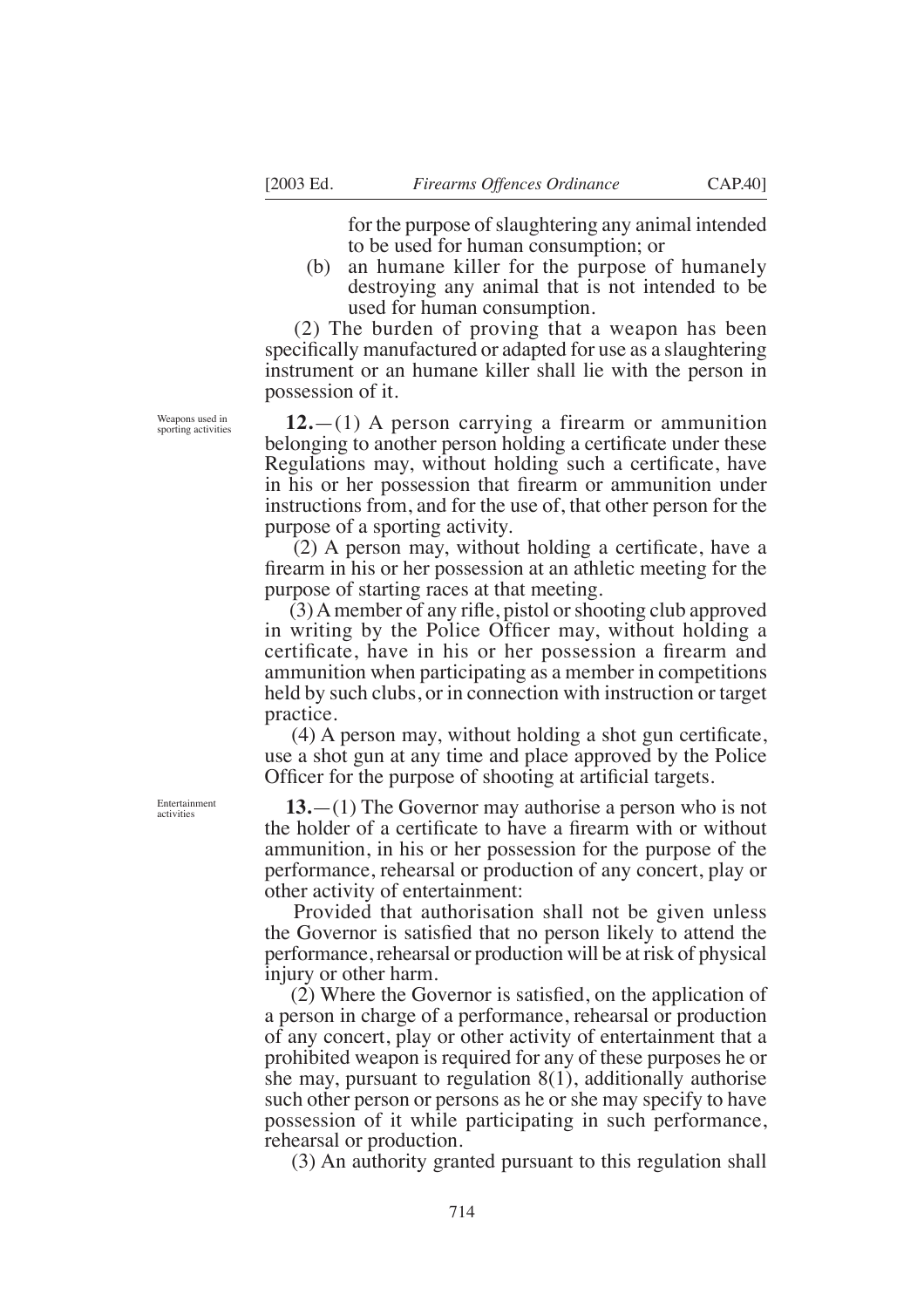be in writing and may be unconditional or subject to such conditions as the Governor may specify therein.

 (4) A person who fails to comply with any condition specified in an authority granted pursuant to this regulation shall be guilty of an offence.

**14.** A person may, without holding a certificate—

- (a) have in his or her possession a firearm or ammunition on board a ship, boat, or other sea vessel, as part of the safety equipment thereof; or
- $(b)$  if he or she has obtained from the Police Officer a permit for the purpose in the prescribed form, remove a firearm or ammunition from or to a ship, boat or other sea vessel for such purpose as may be specified on the permit.

**15.**—(1) Any person (whether or not the holder of a certificate) who has in his or her possession any firearm or ammunition with intent by means thereof to endanger life or to cause damage to property or to enable another person to do so shall be guilty of an offence.

 (2) For the purposes of sub-regulation (1) it shall be immaterial whether or not any life has been endangered or damage caused to any property.

 (3) It is an offence for a person to have in his or her possession any firearm or imitation firearm with intent—

(a) by means thereof to cause, or

(b) to enable another person by means thereof to cause any person to believe that unlawful violence will be used against him or her or another person.

**16.**—(1) A person who makes or attempts to make any use whatsoever of a firearm or imitation firearm with intent to prevent, obstruct or resist the lawful arrest or detention of himself or herself or another person shall be guilty of an offence.

 $(2)$  A person who has with him or her a firearm or imitation firearm with intent to commit any offence punishable by imprisonment, or to resist arrest, or prevent the arrest of another person, in any case while he or she has the firearm or imitation firearm in his or her possession, shall be guilty of an offence.

 (3) In proceedings for an offence under this regulation proof that the accused had a firearm or imitation firearm with him or her and intended to commit an offence, or to resist or prevent arrest, shall be sufficient evidence that he or she intended to have it with him or her while doing so.

Equipment for ships and other vessels

Possession of firearm for specifc purposes

Hse of firearm in circumstances of arrest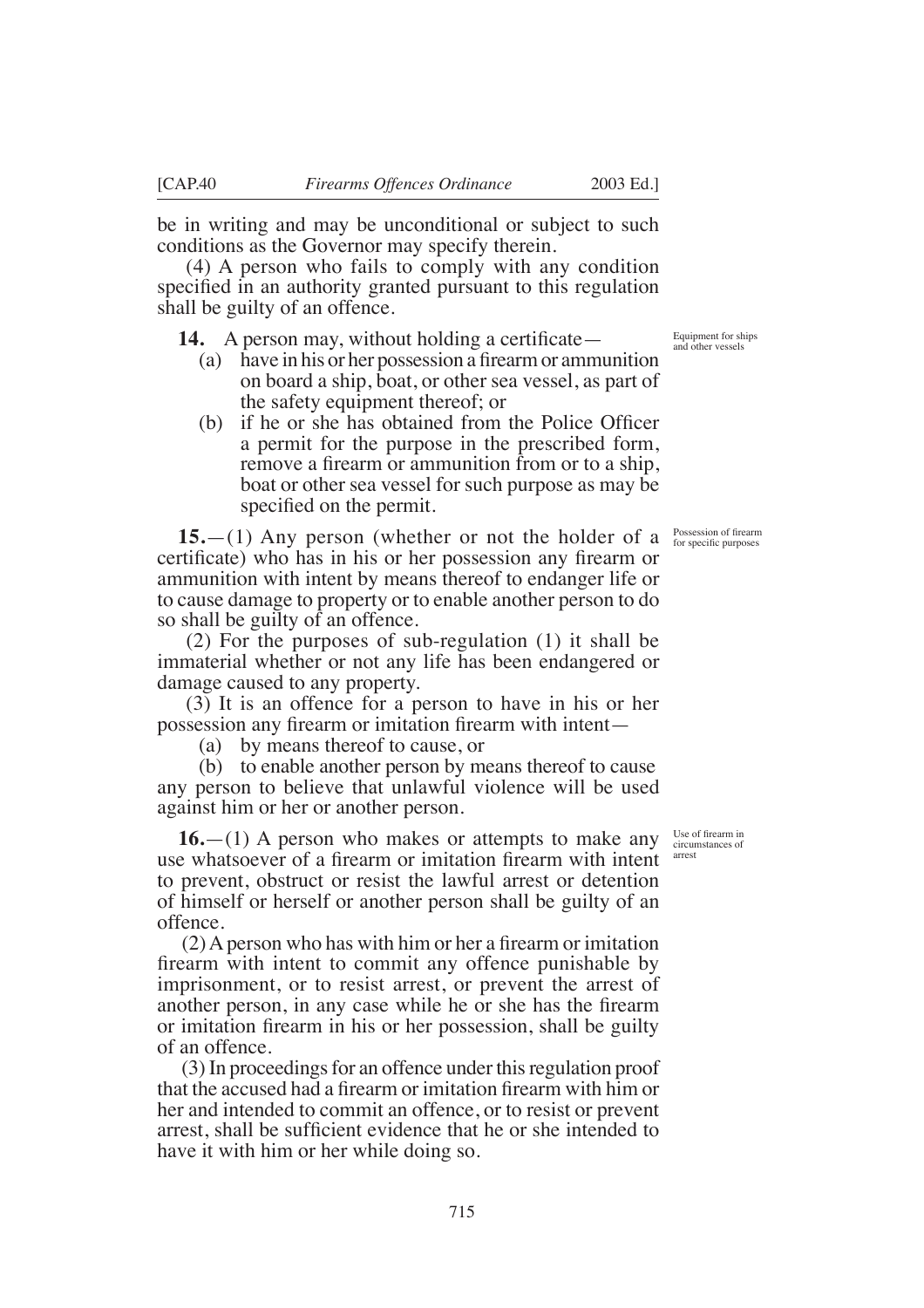Possession of firearm when a trespasser or in a public place

 $17.$ —(1) Any person in possession of a firearm who enters upon or is on premises as a trespasser and without reasonable excuse (the proof whereof shall lie with him or her) shall be guilty of an offence.

 (2) Any person who, without lawful authority or reasonable excuse (the proof whereof shall lie with him or her) has with him or her in a public place a loaded shot gun, or loaded air weapon, or any other firearm (whether loaded or not), together with ammunition suitable for use therewith, shall be guilty of an offence.

**18.**—(1) A person who has, on previous conviction for any offence, been sentenced to imprisonment for a term of three years or more shall not at any time have a firearm or ammunition in his or her possession.

 (2) A person who has been sentenced to imprisonment [or home detention] for a term of three months or more but less than three years shall not, before the expiration of five years from the date of his or her release, have any firearm or ammunition in his or her possession.

#### **(Amended by Ordinance No. 1 of 2016)**

 (3) A person who is subject to a recognizance to keep the peace or be of good behaviour shall not, at any time while subject to such recognizance as aforesaid, use or possess any firearm or ammunition.

 (4) Any person who contravenes any of the provisions of the previous sub-regulations shall be guilty of an offence.

**19.**—(1) It shall be an offence for a person under the age of sixteen years to purchase or hire any firearm or ammunition.

 (2) It shall be an offence for a person under the age of sixteen years to have in his or her possession any firearm or ammunition to which regulation 4 applies, except in circumstances where under regulation  $12(1)$  or (3) he or she is entitled to have possession of it without holding a firearm certificate.

 (3) It shall be an offence for a person under the age of sixteen years to have with him or her an assembled shot gun, except while under the supervision of another person of not less than twenty-one years, or while the shot gun is so covered with a securely fastened gun cover that it cannot be fired.

 (4) Subject to sub-regulations (5) and (6), it shall be an offence for a person under the age of sixteen years to have with him or her an air weapon or ammunition for an air weapon in a public place, except an air gun or air rifle which is so covered with a securely fastened gun cover that it cannot be fired.

 (5) It shall not be an offence under sub-regulation (4) for a person to have with him or her an air weapon or ammunition

Possession of firearm by previously convicted person

Acquisition and possession of firearms<br>by young persons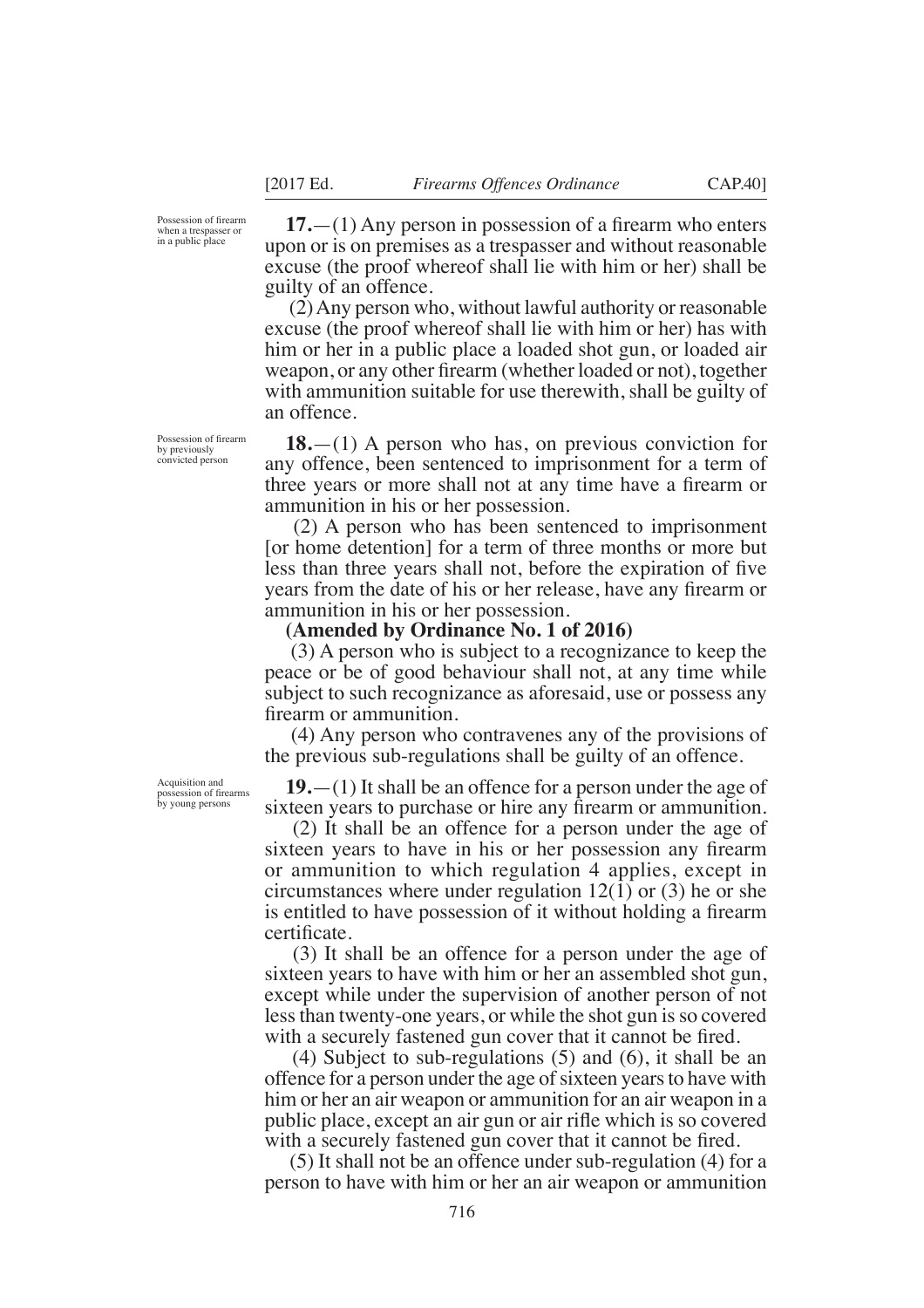while he or she is under the supervision of another person of not less than twenty-one years:

 Provided that where a person has with him or her an air weapon on any premises in circumstances where he or she would be prohibited from having it save for the provisions of this sub-regulation, it shall be an offence—

- (a) for him or her to use it for firing any missile beyond those premises; or
- (b) for the person under whose supervision he or she is to allow him or her so to use it.

 (6) It shall not be an offence under sub-regulation (4) for a person to have with him or her an air weapon or ammunition at a time when being a member of any rifle, pistol or shooting club approved pursuant to regulation 12(3), he or she is engaged as such a member in or in connection with target practice.

Supplying firearms to<br>young persons

**20.**—(1) It shall be an offence to sell or let on hire any firearm or ammunition to any person under the age of sixteen years.

(2) It shall be an offence—

- (a) to transfer any firearm or ammunition to which regulation 4 applies to any person under the age of sixteen years; or
- (b) to part with the possession of an air weapon or ammunition therefor to any person under that age, except in circumstances where that person is entitled to have possession thereof, without holding a firearm certificate, pursuant to section  $12(1)$  or (3).

 (3) It shall be an offence to transfer a shot gun or ammunition therefor to any person who is under the age of sixteen years.

(4) It shall be an offence—

- (a) to transfer an air weapon or ammunition therefor to any person who is under the age of fourteen years; or
- (b) to part with the possession of an air weapon or ammunition therefor to any person under that age, except where by virtue of regulation 19(5) or (6) that person is not prohibited from having it with him or her.

 (5) In proceedings for an offence under any provision of the preceding sub-regulations, it shall be a defence to prove that the person charged with the offence believed the other person to be of or more than the age specified in that provision and that reasonable grounds existed for such belief.

**21.** Any person who sells or otherwise transfers any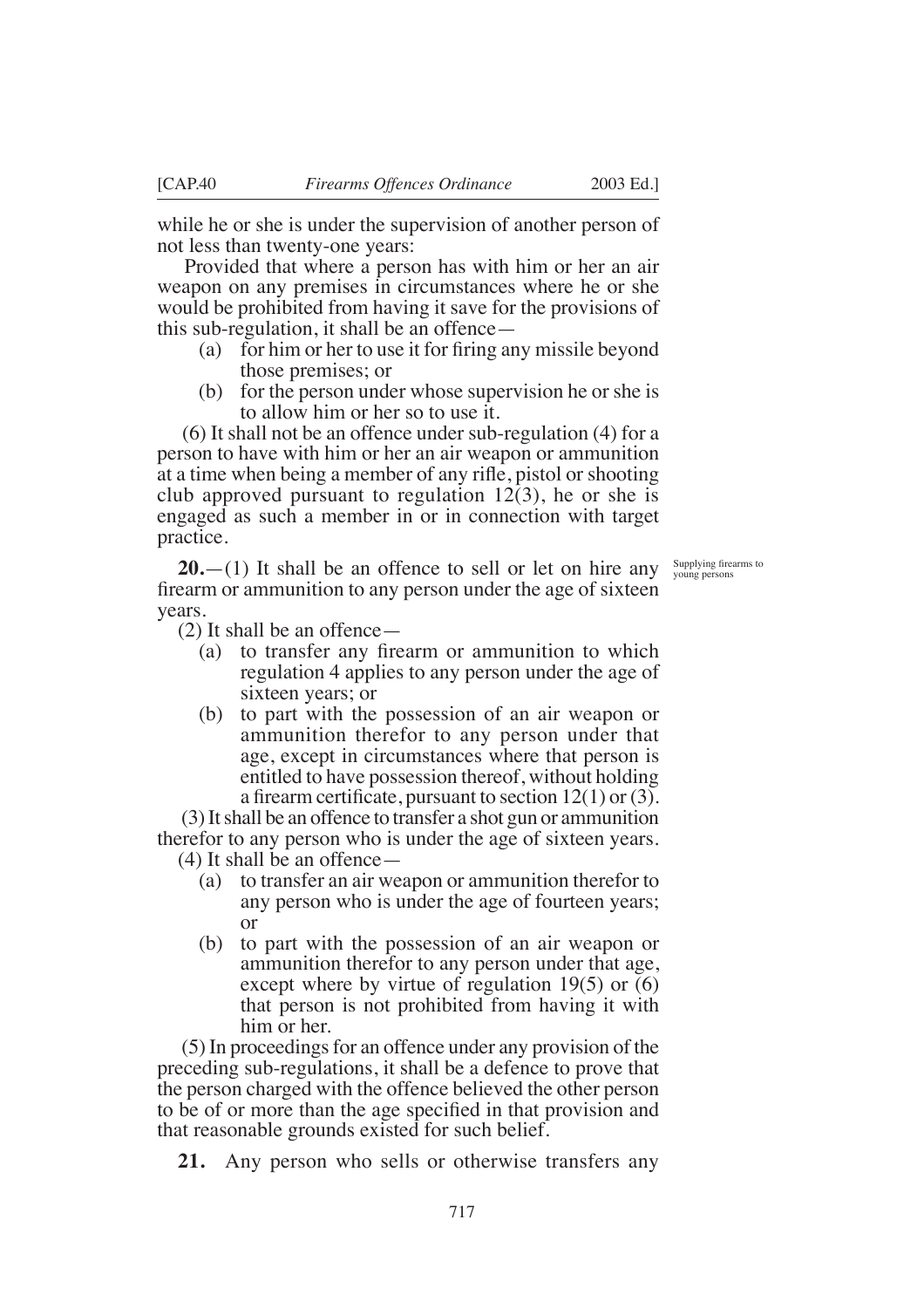frearm or ammunition to any other person whom he or she knows, or has reasonable cause to believe, is drunk or is of unsound mind, or delivers or causes to be delivered to such person any firearm or ammunition for the purpose of testing or repair shall be guilty of an offence.

**22.** It shall be an offence for any person by way of trade or business to import, make, sell, transfer, repair or test firearms in any of the Islands.

### **PART III—FIREARM AND SHOT GUN CERTIFICATES**

 $23$ —(1) An application for the grant of a firearm or shot gun certificate shall be made in the prescribed form to the Police Officer and shall contain all particulars required by such form.

 $(2)$  The Police Officer shall endorse the form accordingly and forward it to the [Administrator] for decision as to grant.

 $(3)$  A certificate granted by the [Administrator] shall, unless earlier revoked or cancelled, continue in force for a period of three years or such shorter period as the Governor's Representative may in his or her discretion determine, from the date when it was granted or last renewed.

 $(4)$  The [Administrator] may renew a certificate for a further period not exceeding three years as he or she shall deem appropriate and may grant as many subsequent renewals as he or she shall think fit. The provisions of this sub-regulation shall apply to all applications for and the grant of such renewal or renewals.

 $(5)$  On the grant of a certificate or upon the first or any subsequent renewal thereof, the [Administrator] may, in his or her discretion, attach any conditions which he or she shall consider appropriate.

 (6) Any person aggrieved by the refusal of an application for the grant of a certificate or the renewal thereof or the attachment of any condition may appeal to a Senior Magistrate whose decision shall be final. Subject to any provisions prescribed by rules made under regulation 45, an appeal under this sub-regulation shall be in writing and shall be made within 28 days of the date of the decision complained of:

 Provided that the Senior Magistrate may, in his or her discretion, extend in any case the time for making such an appeal.

 (7) The [Administrator] shall not grant a firearm certificate-

(a) to any person who he or she has reason to believe is prohibited by these Regulations from possessing a firearm to which regulation 4 applies, or to be of

Trading in firearms

Applications for certifcates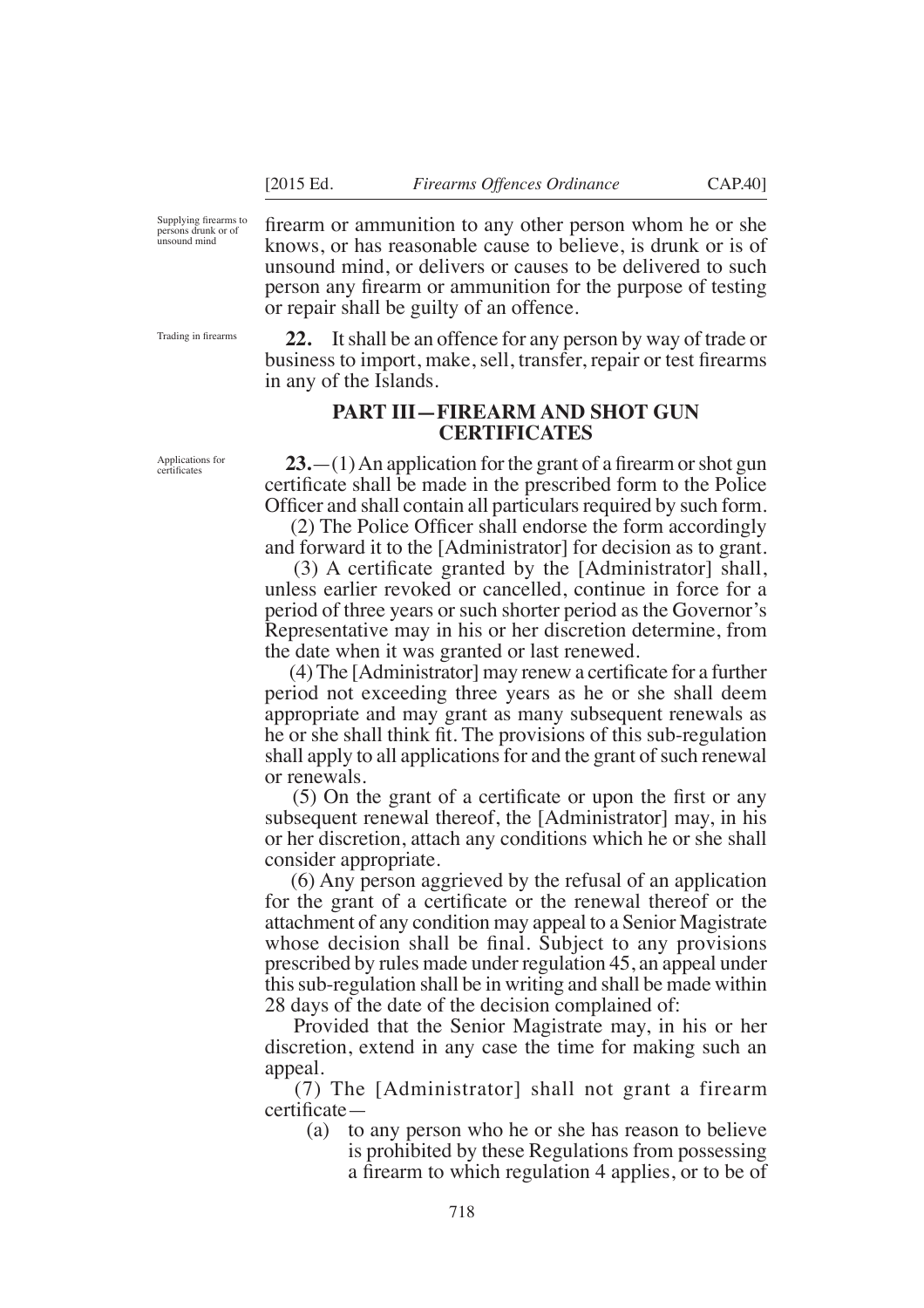intemperate habits or unsound mind, or who is, in his or her opinion, not fit to be entrusted with such a firearm: or

(b) to any person in respect of whom he or she is not satisfied has a good reason for having in his or her possession or acquiring the firearm or ammunition to which the application relates and who can be permitted to possess or acquire the same without apprehension of danger to the public safety or peace.

 (8) Any person who makes any statement, which he or she knows to be false for the purpose of procuring the grant or renewal of a certificate under this regulation whether for himself or herself or for another person shall be guilty of an offence.

### **(Amended by Ordinance No. 4 of 2014)**

 $24.$ —(1) A firearm certificate shall be in the prescribed form and shall specify the conditions (if any) subject to which it is held, the nature and number of the firearms to which it relates, including any specific identification numbers known, and, in the case of ammunition, the quantities authorised to be possessed or acquired and to be held at any one time thereunder.

 (2) The provisions of sub-regulation (1) shall apply to both the grant and any renewal or renewals of a firearm certificate.

 $25 - (1)$  Subject to sub-regulation (2), a shot gun certificate may be granted or, as the case may be, renewed by the Police Officer for such period as he or she may think fit, if he or she is satisfied that the applicant can be permitted to possess a shot gun without danger to the public safety or peace:

Provided that no such certificate shall be granted or renewed if the Police Officer—

- (a) is satisfied that the applicant does not have a good reason for possessing or acquiring a shot gun; or
- (b) has reason to believe that the applicant is prohibited by these Regulations from possessing a shot gun.

(2) For the purpose of the proviso to sub-regulation  $(1)(a)$ , an applicant shall, in particular, be regarded as having a good reason if the shot gun is intended to be used for sporting or competition purposes.

**26.**—(1) The [Administrator] may at any time, by notice in writing, amend the conditions subject to which a firearm certificate is held and may, by such notice, require the holder to deliver up the certificate to the Police Officer within seven days from the date of receipt of the notice for the purpose of amending the conditions specified therein. A firearm certificate

Form of firearm<br>certificate

Special provisions for<br>shot gun certificates

Variation of firearms and shot gun certificate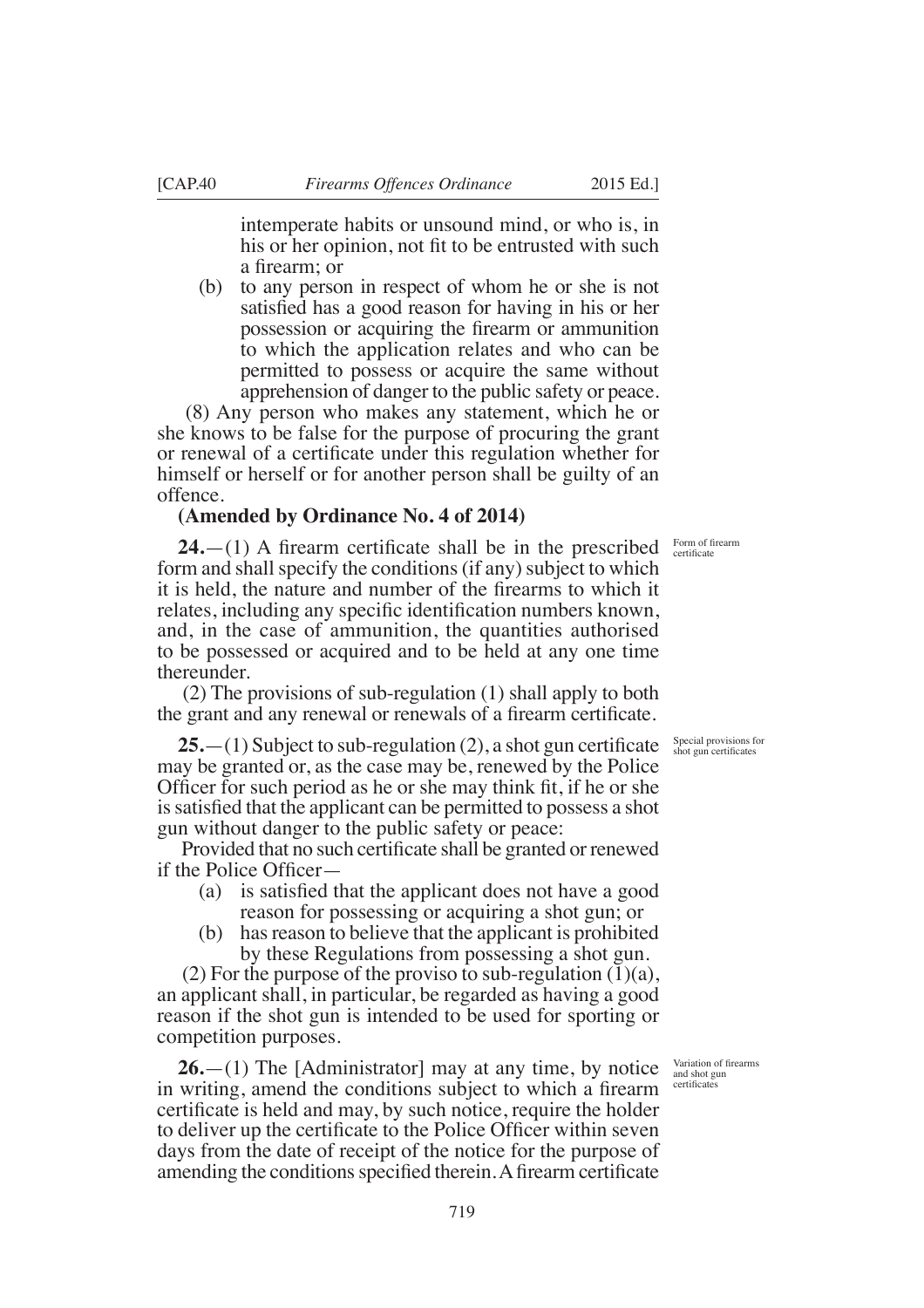may also, on the application of the holder thereof, be amended from time to time by the Police Officer acting on behalf of the [Administrator].

### **(Amended by Ordinance No. 4 of 2014)**

 $(2)$  The Police Officer may at any time, by notice in writing, amend the conditions subject to which a shot gun certificate is held and may by such notice require the holder to deliver up the certificate to him or her within seven days from the date of the notice for the purpose of amending the conditions specified therein. A shot gun certificate may also, on the application of the holder thereof, be amended from time to time by the Police Officer.

 $(3)$  Any person aggrieved by the amendment of a certificate or the refusal of an application therefor, may appeal to the Governor and the provisions of regulation 23(6) shall apply to such appeal.

 (4) Any person who makes any statement which he or she knows to be false for the procuring the amendment of a firearm or shot gun certificate under this regulation whether for himself or herself or for another person shall be guilty of an offence.

Revocation of certifcates

 $27.$ —(1) The Police Officer may revoke a firearm or shot gun certificate if  $-$ 

- (a) he or she is satisfied that the holder is prohibited by these Regulations from possessing any firearm or shot gun, or is of intemperate habits or of unsound mind, or is otherwise not fit to be entrusted with such a firearm or shot gun; or
- (b) the holder fails to comply with a notice issued under regulation 26(1) requiring him or her to deliver up the certificate:
- $(c)$  in the case of firearm certificates the revocation must be endorsed by the [Administrator] within seven days of the date of revocation and the holder appraised of the result.

#### **(Amended by Ordinance No. 4 of 2014)**

 $(2)$  Any person aggrieved by the revocation of a certificate under sub-regulation (1) may appeal to a Senior Magistrate and the provisions of regulation 23(6) shall apply to such appeal.

 $(3)$  Where a certificate is revoked under sub-regulation  $(1)$ , the Police Officer shall, by notice in writing, require the holder to surrender the certificate within 7 days. Failure to do so shall be an offence:

 Provided that if an appeal is made pursuant to subregulation (2), this sub-regulation shall not apply to that revocation, unless the appeal is withdrawn or dismissed, and shall then apply with the substitution for the reference to the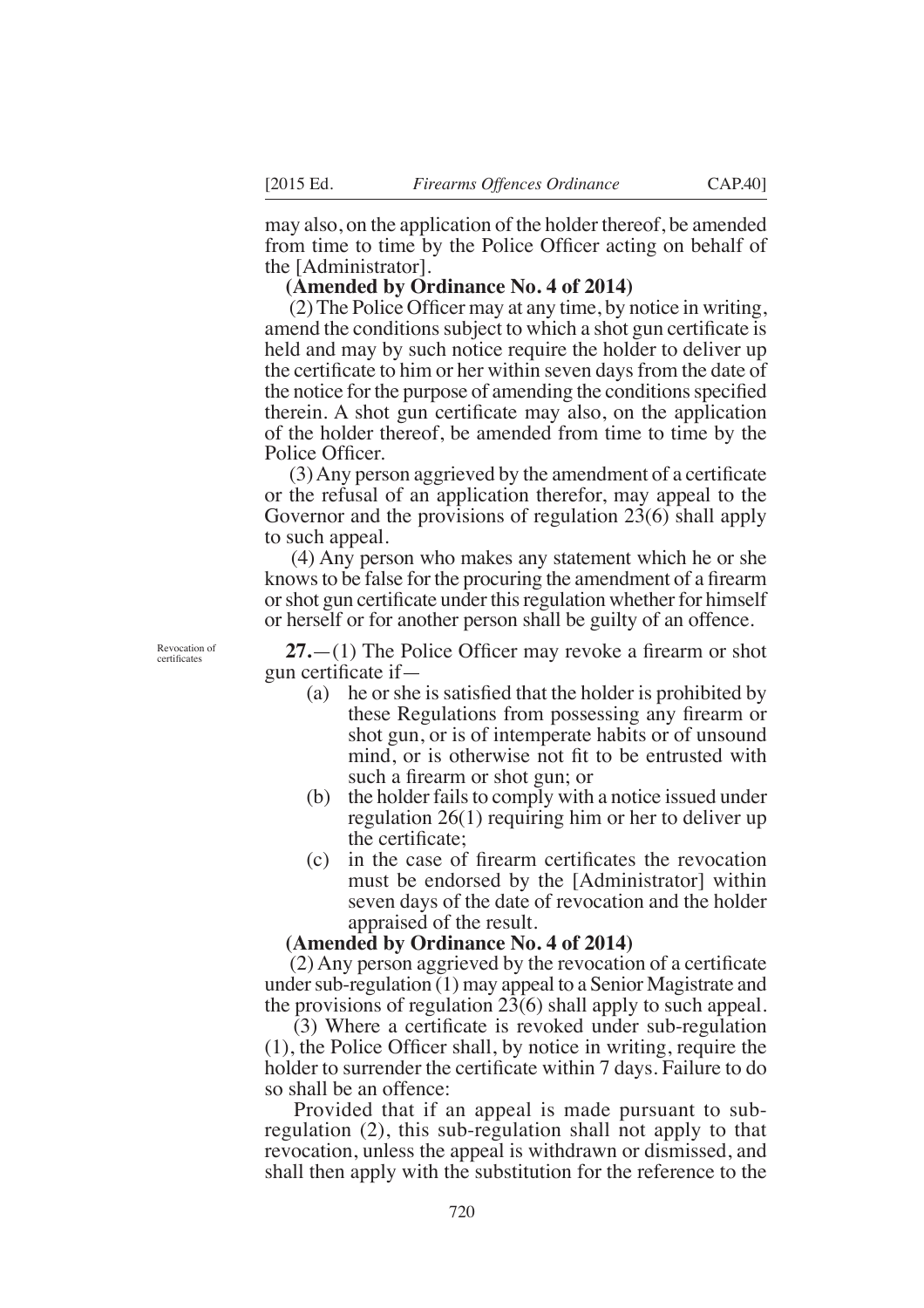date of the notice, of a reference to the date on which the appeal was withdrawn or dismissed.

 $28$ —(1) A person who sells or transfers any firearm or ammunition to which regulation 4 applies to another person in the Islands shall, unless that other person shows that he or she is, by virtue of these Regulations, entitled to acquire the firearm or ammunition without holding a certificate, comply with any conditions contained in the certificate produced and shall within seven days of the transaction cause notice in writing to be given to the Police Officer.

 (2) A notice given pursuant to sub-regulation (1) shall contain a description of the firearm (with the identification number where appropriate) and shall state the nature of the transaction and the name and address of the purchaser or transferee.

 (3) Any person to whom the provisions of this regulation apply who fails to comply therewith shall be guilty of an offence.

### **PART IV—LAW ENFORCEMENT AND PUNISHMENT FOR OFFENCES**

**29.** Where there are reasonable grounds for suspecting that any offence under these Regulations has been, is being or is about to be committed on any premises, a police officer may —

- (a) enter such premises at any time, if necessary by force, and search the same and every person found there;
- $(b)$  seize and detain any firearm or ammunition which he or she may find on such premises or on any such person found there, which he or she has reasonable grounds for suspecting has been, is being or is about to be used contrary to any provision of these Regulations.

**30.**—(1) A police officer may require any person whom he  $\frac{P_{\text{owers to stop and}}}{\text{search}}$ or she has reasonable cause to suspect—

- (a) of possessing a firearm, with or without ammunition, in a public place; or
- (b) to be committing or about to commit, elsewhere than in a public place, any offence under these Regulations,

to hand over the firearm or any ammunition for examination.

 (2) Any person who is in possession of a firearm or ammunition, and fails to hand it over when required to do so pursuant to sub-regulation (1), shall be guilty of an offence.

Transactions<br>involving firearms

General powers of search, seizure and examination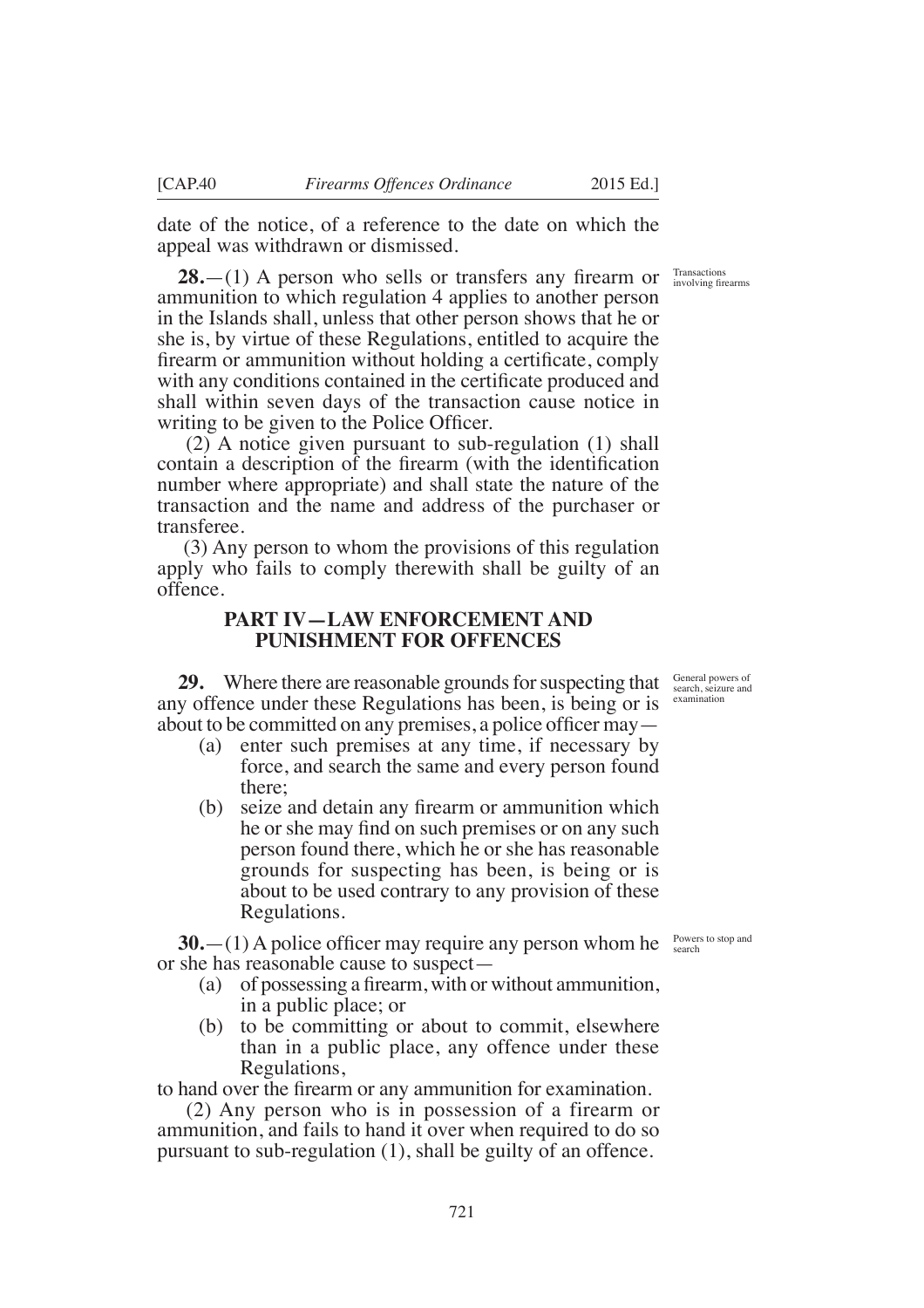(3) For the purposes of the discharge of the powers under sub-regulation  $(1)$ , a police officer may search any person so suspected, and may detain him or her for so long as is reasonably necessary for the purpose of so doing:

 Provided that no female person shall be searched other than by a female police officer and no male person shall be searched other than by a male police officer.

 $(4)$  If a police officer has reasonable cause to suspect that there is a firearm in any vehicle in a public place, or that a vehicle is being or is about to be used in the commission of an offence under these Regulations, he or she may search the vehicle and for that purpose require the person driving or in control of it to stop it.

 (5) For the purpose of exercising any of the powers conferred by this regulation, a police officer may enter any premises, including any private premises, without giving prior notice to the owner or occupier thereof.

 (6) Any person who fails to comply with any request, instruction or direction lawfully given by a police officer pursuant to the provisions of this regulation shall be guilty of an offence.

**31.** $-(1)$  A police officer may demand from any person whom he or she believes to be in possession of a firearm or ammunition to which these Regulations apply, the production of his or her certificate therefor.

 (2) If a person upon whom a demand is made under subregulation (1) fails to produce a valid certificate, or to permit the police officer to examine any certificate produced, or to show that he or she is entitled by virtue of these Regulations to have a firearm or ammunition in his or her possession without holding a certificate, the police officer may seize and detain any firearm or ammunition in the possession of that person and may require that person to declare to him or her immediately his or her name and address.

 (3) Any person who is required to declare his or her name and address pursuant to sub-regulation (2) who refuses to declare it, or who declares a false name or a false address, shall be guilty of an offence.

 $32$ —(1) A police officer or a customs officer may search for and seize any firearm or ammunition which he or she has reason to believe is about to be unlawfully exported from the Islands and may board any ship, vessel or other conveyance for that purpose.

 (2) The Master of a ship and any other person who has the control or custody of any firearm or ammunition in course of

Production of certificate

Firearms about to be exported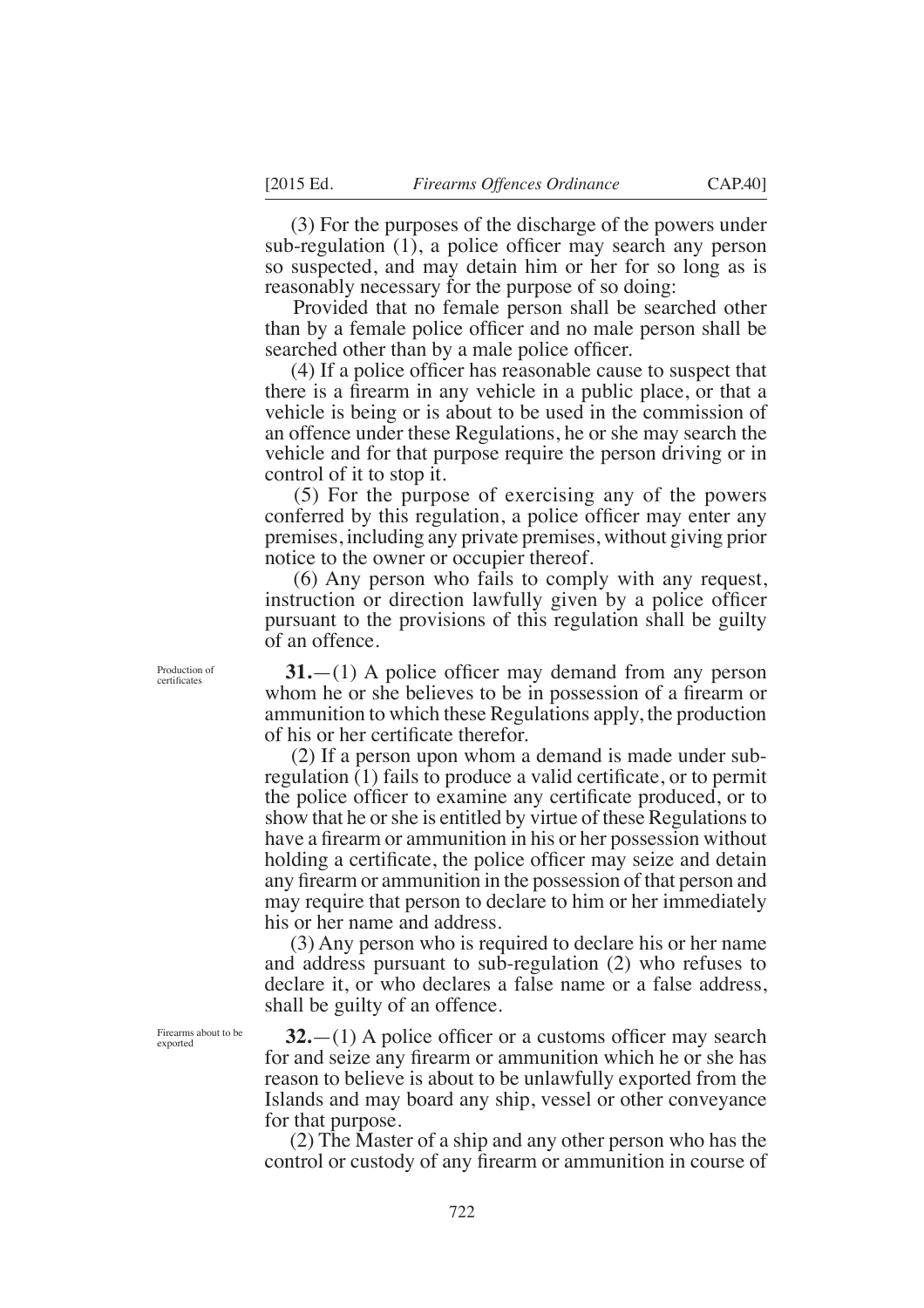transit for exportation shall, on demand by a police officer or a customs officer, allow him or her all reasonable facilities for the examination and inspection thereof, and shall produce all

documents in his or her possession relating thereto. (3) Any person who fails to comply with the provisions of sub-regulation (2), or who otherwise wilfully obstructs a police officer or a customs officer lawfully acting in the execution of his or her duty under this regulation, shall be guilty of an offence.

**33.**—(1) The Schedule to the Firearms Offences (Prosecution and Punishment) Ordinance 2003 shall have effect with respect to the manner in which offences under these Regulations may be tried and, on conviction, are punishable and for such purpose the provisions of the said ordinance shall be read, construed and applied by any court together with the provisions of these Regulations.

 (2) Where the Magistrate's Court or Judge of the Supreme Court is not satisfied that a defendant charged with an offence under these Regulations is guilty of that offence, but is guilty of another offence under these Regulations which has not been charged, the defendant may be convicted of that other offence and punished accordingly.

**34.**—(1) Where any person—

- (a) is convicted of an offence under these Regulations; or
- (b) has been ordered to enter into a recognizance to keep the peace or to be of good behaviour, a condition of which is that he or she shall not possess, use or carry any firearm or ammunition; or
- (c) is subject to any order containing a requirement that he or she shall not possess, use or carry any firearm or ammunition,

the Court by or before which he or she is convicted, or by which the order is made, may make such order as to the forfeiture or disposal of any firearm or ammunition found in his or her possession as the Court thinks fit and may cancel any firearm certificate held by him or her.

 $(2)$  Where the Court cancels any firearm certificate under sub-regulation (1)

- (a) it shall cause notice to be sent to the Police Officer; and
- (b) the Police Officer shall by notice in writing require the holder of any such certificate to surrender it forthwith.
- (3) Any person who fails without reasonable cause (the

Court's powers to order forfeiture and disposal, and cancellation of certifcates.

Prosecution and punishment of offences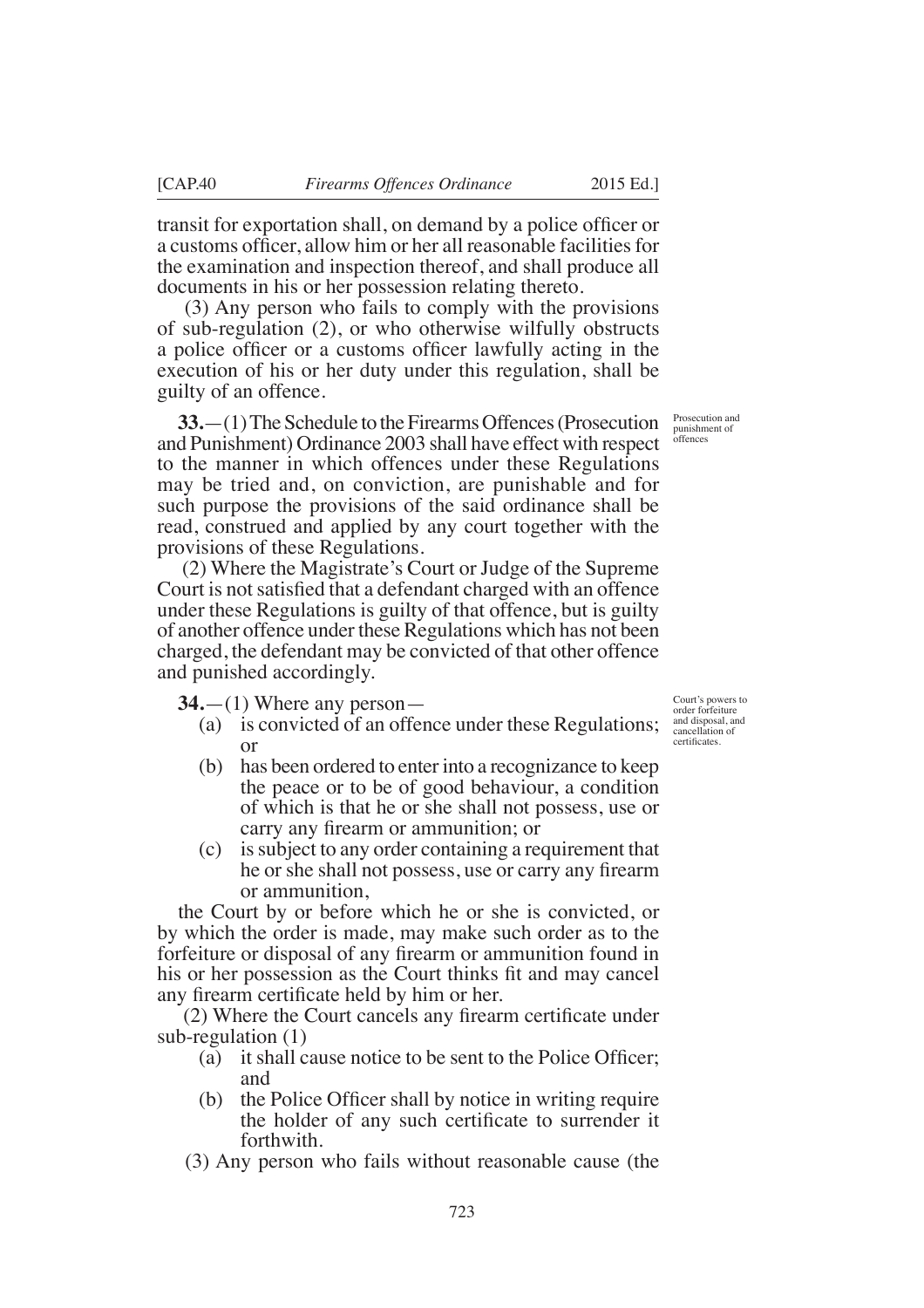proof whereof shall lie with him or her) to comply with any notice given pursuant to sub-regulation (2)(b) within 7 days of the date of such notice shall be guilty of an offence.

 $(4)$  A police officer may seize and detain any firearm or ammunition which may be the subject of an order under subregulation (1).

### **PART V—MISCELLANEOUS PROVISIONS**

**35.** Any notice required or authorised by these Regulations to be given to a person may either delivered personally or left for him or her at his or her last known address.

**36.** Without prejudice to the provisions of the powers and duties conferred specifically by these Regulations upon police officers, the Police Officer may informally delegate to a police officer or officers any of his or her powers and duties under these Regulations:

 Provided that the powers and duties conferred upon the Police Officer under the provisions of sections 23, 25 and 27 of these regulations shall at all times be exercised and performed by him or her personally.

Mayor's power to make rules

**37.** The Mayor may, with the approval of the Governor, make rules for the further and better execution of these Regulations and without prejudice to the generality of this power such rules may provide for—

- (a) anything which by these Regulations is required or permitted to be prescribed;
- (b) the amount and nature of any security considered necessary, by way of cash deposit or otherwise before a certificate, registration or other permission is given, for the due performance of any conditions attached thereto;
- (c) the enforcement of any security given and the forfeiture or repayment of any cash deposit;
- $(d)$  the forms of certificates, registrations and other permits provided for by these Regulations, the nature of any conditions which may be attached thereto, and the variation of such conditions;
- (e) the information to be supplied and documents to be produced in connection with any application which may be made under these Regulations for a certificate, registration or other permit or the variation thereof;
- (f) the fees to be charged in respect of anything required to permitted to be done under these Regulations;
- (g) the documents necessary and the procedure to be

Service of notice

Power of the Police Officer to delegate